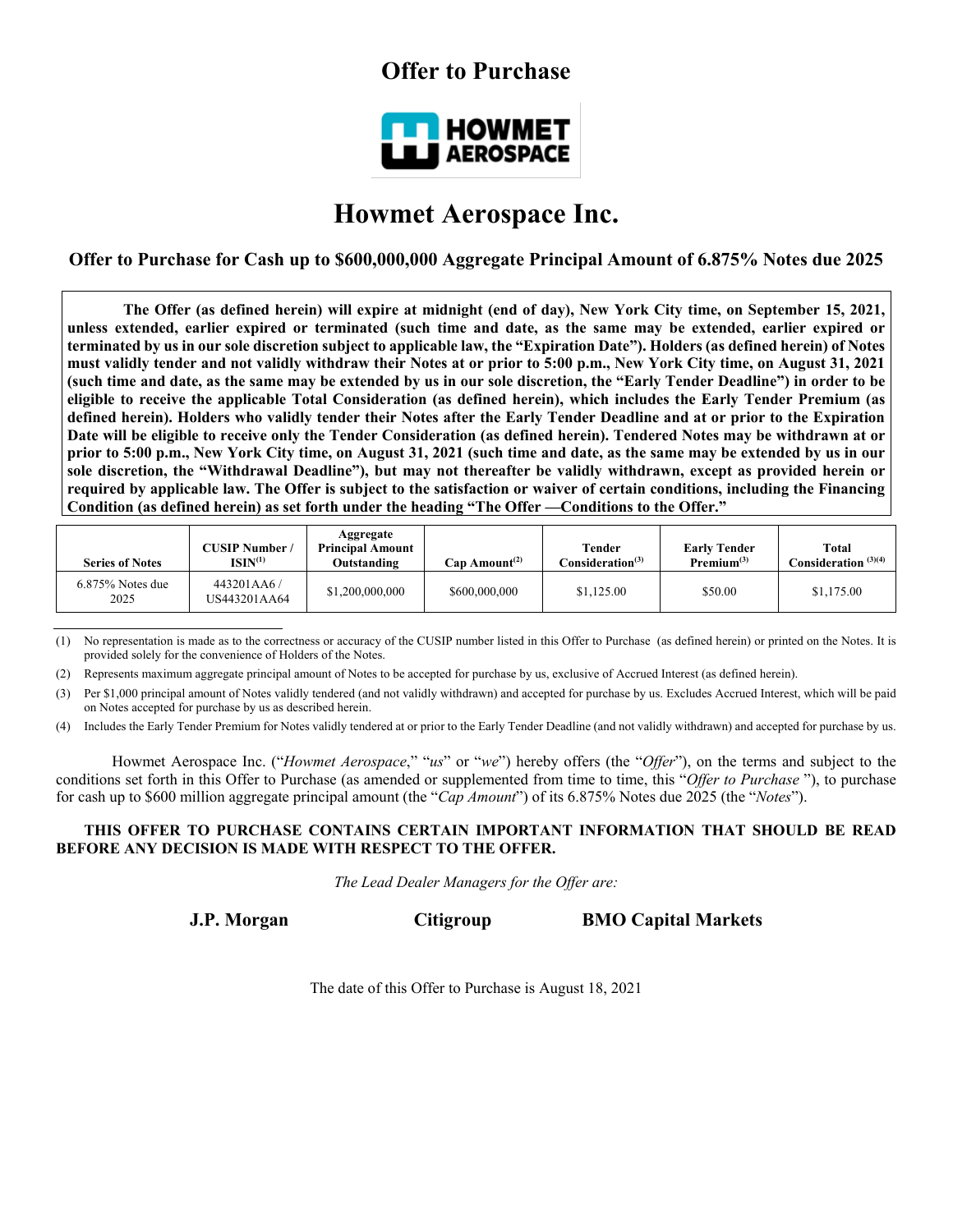Contemporaneously with the commencement of the Offer, Howmet Aerospace commenced a debt offering registered under the Securities Act of 1933, as amended (the "*Securities Act*"), pursuant to Howmet Aerospace's existing shelf registration statement (the "*Debt Financing*"). This Offer to Purchase is not an offer to sell or solicitation of an offer to purchase any securities in the Debt Financing. Our obligation to accept for purchase, and to pay for, Notes that are validly tendered and not validly withdrawn pursuant to the Offer is conditioned on the satisfaction or waiver by Howmet Aerospace of a number of conditions, including (1) the entry by Howmet Aerospace at or prior to the Expiration Date (or Early Tender Deadline (as defined herein), if Howmet Aerospace elects to have an early settlement) into a definitive contract providing for the receipt by Howmet Aerospace, on terms satisfactory to it in its sole discretion subject to applicable law, of a minimum of \$700,000,000 in gross proceeds from the Debt Financing and (2) the receipt by Howmet Aerospace at or prior to the Final Settlement Date (or Early Settlement Date (as defined herein), if Howmet Aerospace elects to have an early settlement) of a minimum of \$700,000,000 in gross proceeds from the Debt Financing upon fulfillment of customary conditions (the "*Financing Condition*"). See "The Offer —Conditions to the Offer." However, the Offer is not conditioned on any minimum amount of Notes being tendered. This Offer to Purchase and related documents do not constitute an offer to buy or sell or the solicitation of an offer to buy or sell any Notes in any jurisdictions or in any circumstances in which such offer or solicitation is unlawful.

Our obligation to accept for purchase, and to pay for, Notes that are validly tendered and not validly withdrawn is limited to the Cap Amount (\$600 million aggregate principal amount of Notes). We reserve the right, subject to applicable law, but are under no obligation, to increase, decrease or eliminate the Cap Amount in our sole discretion and at any time, without extending the Early Tender Deadline or the Withdrawal Deadline for the Offer or otherwise reinstating withdrawal or revocation rights of Holders of Notes. As a result, Holders should not tender Notes that they do not wish to be purchased in the Offer.

If the aggregate principal amount of Notes validly tendered and not validly withdrawn at or prior to the Early Tender Deadline exceeds the Cap Amount, Holders who validly tender and do not validly withdraw Notes after the Early Tender Deadline and at or prior to the Expiration Date will not have any such Notes accepted for payment. There can be no assurance that any or all tendered Notes will be accepted for purchase.

If purchasing all of the validly tendered and not validly withdrawn Notes on the applicable Settlement Date would cause the Cap Amount to be exceeded on such Settlement Date, we will accept such Notes on a pro rata basis, to the extent any Notes are accepted for purchase, so as to not exceed the Cap Amount (with necessary adjustments to avoid the purchase of Notes in a principal amount other than in integral multiples of \$1,000). See "The Offer —Cap Amount; Pro Rata Allocation."

We reserve the right, subject to applicable law, but are under no obligation, to increase, decrease or eliminate the Cap Amount in our sole discretion and at any time, without extending the Early Tender Deadline or the Withdrawal Deadline or otherwise reinstating withdrawal or revocation rights of Holders of Notes.

Subject to the terms and conditions of the Offer, the consideration for each \$1,000 principal amount of Notes validly tendered and not validly withdrawn and accepted for purchase pursuant to the Offer will be the tender offer consideration as set forth in the table on the front cover of this Offer to Purchase (the "*Tender Consideration*"). Holders of Notes that are validly tendered and not validly withdrawn at or prior to the Early Tender Deadline and accepted for purchase pursuant to the Offer will receive the Tender Consideration plus the early tender premium as set forth in the table on the front cover of this Offer to Purchase (the "*Early Tender Premium*" and, together with the Tender Consideration, the "*Total Consideration*"), subject to the terms and conditions of the Offer. Holders of Notes validly tendered and not validly withdrawn after the Early Tender Deadline but before the Expiration Date and accepted for purchase pursuant to the Offer will receive the Tender Consideration, but not the Early Tender Premium. Tenders of Notes submitted after the Expiration Date will not be valid.

In addition to the Tender Consideration or the Total Consideration, as applicable, all Holders of Notes accepted for purchase pursuant to the Offer will, on the applicable Settlement Date, also receive accrued and unpaid interest on those Notes from the last interest payment date with respect to those Notes to, but not including, the applicable Settlement Date ("*Accrued Interest*"). See "The Offer —Total Consideration; Tender Consideration."

We reserve the right to, but are under no obligation to, at any time after the Early Tender Deadline and before the Expiration Date, accept for purchase Notes that have been validly tendered and not validly withdrawn at or prior to the Early Tender Deadline on a date determined at our option (such date, if any, the "*Early Settlement Date*"). We currently expect the Early Settlement Date, if any, to occur on September 2, 2021. If we choose to exercise our option to have an Early Settlement Date, we will purchase any remaining Notes that have been validly tendered and not validly withdrawn after the Early Tender Deadline and at or prior to the Expiration Date, subject to the Cap Amount and all conditions to the Offer having been satisfied or waived by us, on a date following the Expiration Date (the "*Final Settlement Date*," and each of the Early Settlement Date and the Final Settlement Date, a "*Settlement Date*"). The Final Settlement Date is expected to occur promptly following the Expiration Date, and is currently expected to occur on September 17, 2021, unless extended by us. If we choose not to exercise our option to have an Early Settlement Date, we will purchase all Notes that have been validly tendered and not validly withdrawn at or prior to the Early Tender Deadline and the Expiration Date, as applicable, subject to the Cap Amount and all conditions to the Offer having been satisfied or waived by us, on the Final Settlement Date. Tenders of Notes submitted after the Expiration Date will not be valid.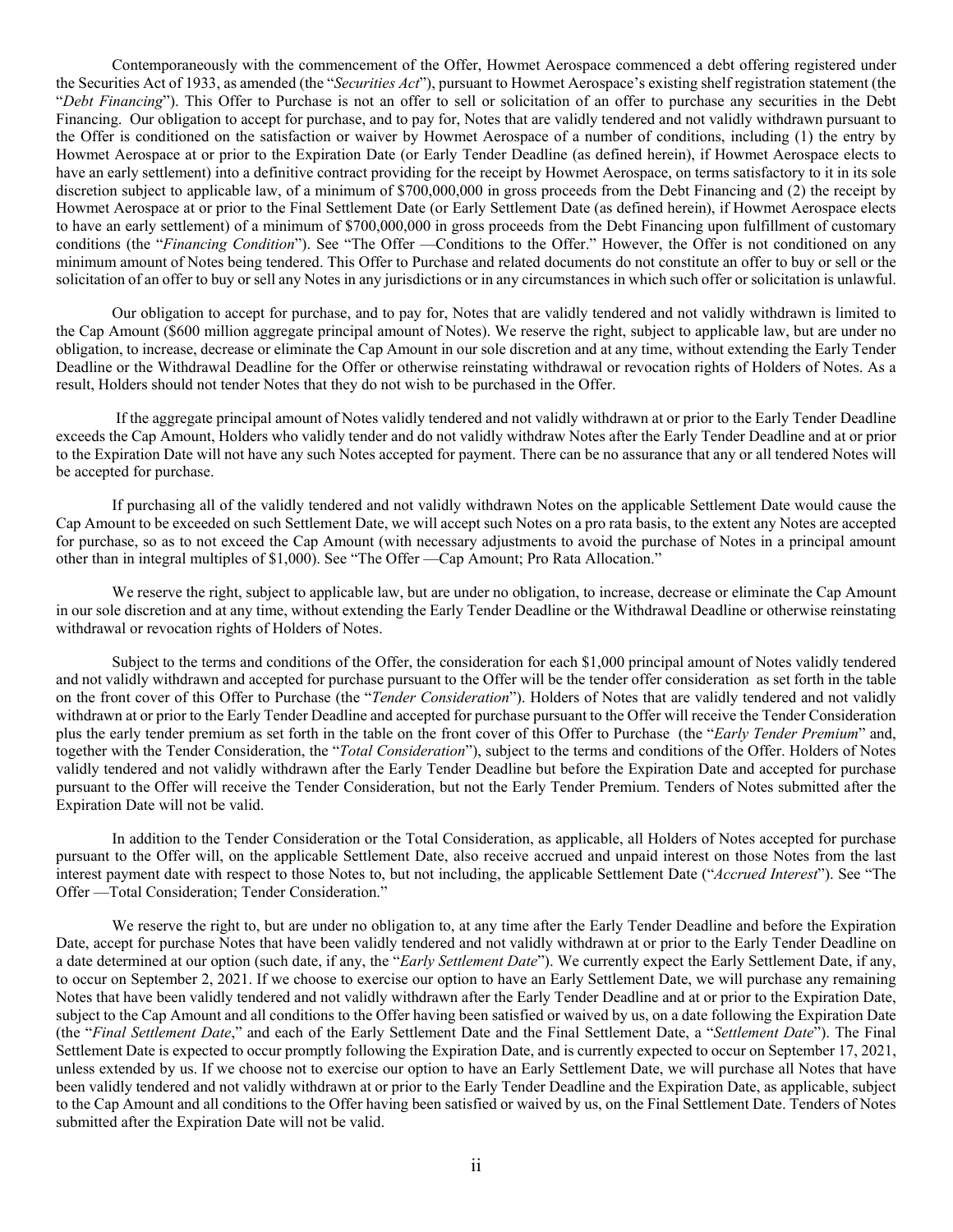Holders are advised to check with any broker, dealer, commercial bank, trust company or other nominee or intermediary through which they hold Notes for the deadline by when such nominee or intermediary would require to receive instructions from a Holder in order for that Holder to be able to participate in, or (in the limited circumstances in which withdrawals are permitted) withdraw their instruction to participate in, the Offer. The deadlines set by any such nominee or intermediary and DTC (as defined herein) will be earlier than the relevant deadlines specified in this Offer to Purchase.

Tenders of Notes may be validly withdrawn at any time at or prior to the Withdrawal Deadline, but, except as provided herein or required by applicable law, may not be validly withdrawn thereafter. For the withdrawal of a tendered Note to be valid, such withdrawal must comply with the procedures set forth in "The Offer —Withdrawal of Tenders." Howmet Aerospace may extend the Withdrawal Deadline in its sole discretion. In addition, Howmet Aerospace may extend the Early Tender Deadline or the Expiration Date, or increase, decrease or eliminate the Cap Amount, in each case, without extending the Withdrawal Deadline or otherwise reinstating withdrawal rights of Holders, subject to applicable law.

In the event that Howmet Aerospace modifies the Tender Consideration, the Early Tender Premium, the Total Consideration the Cap Amount and there are fewer than 10 business days remaining from and including the date of the announcement of such modification to the Expiration Date, Howmet Aerospace will extend the Expiration Date with respect to the Offer so that at least 10 business days remain until the Expiration Date with respect to the Offer.

## **NONE OF HOWMET AEROSPACE, THE TENDER AND INFORMATION AGENT, THE DEALER MANAGERS OR THE TRUSTEE (EACH AS DEFINED HEREIN) (NOR ANY OF THEIR RESPECTIVE DIRECTORS, OFFICERS, EMPLOYEES OR AFFILIATES) MAKES ANY RECOMMENDATION AS TO WHETHER HOLDERS SHOULD TENDER THEIR NOTES PURSUANT TO THE OFFER, AND NO ONE HAS BEEN AUTHORIZED BY ANY OF THEM TO MAKE SUCH A RECOMMENDATION. HOLDERS MUST MAKE THEIR OWN DECISIONS AS TO WHETHER TO TENDER THEIR NOTES, AND, IF SO, THE PRINCIPAL AMOUNT OF NOTES TO TENDER.**

If you do not tender your Notes or if you tender Notes that are not accepted for purchase, such Notes will remain outstanding. If we consummate the Offer, the trading market for your outstanding Notes may be significantly more limited. For a discussion of this and other risks, see "Consequences to Non-Tendering and Tendering Holders."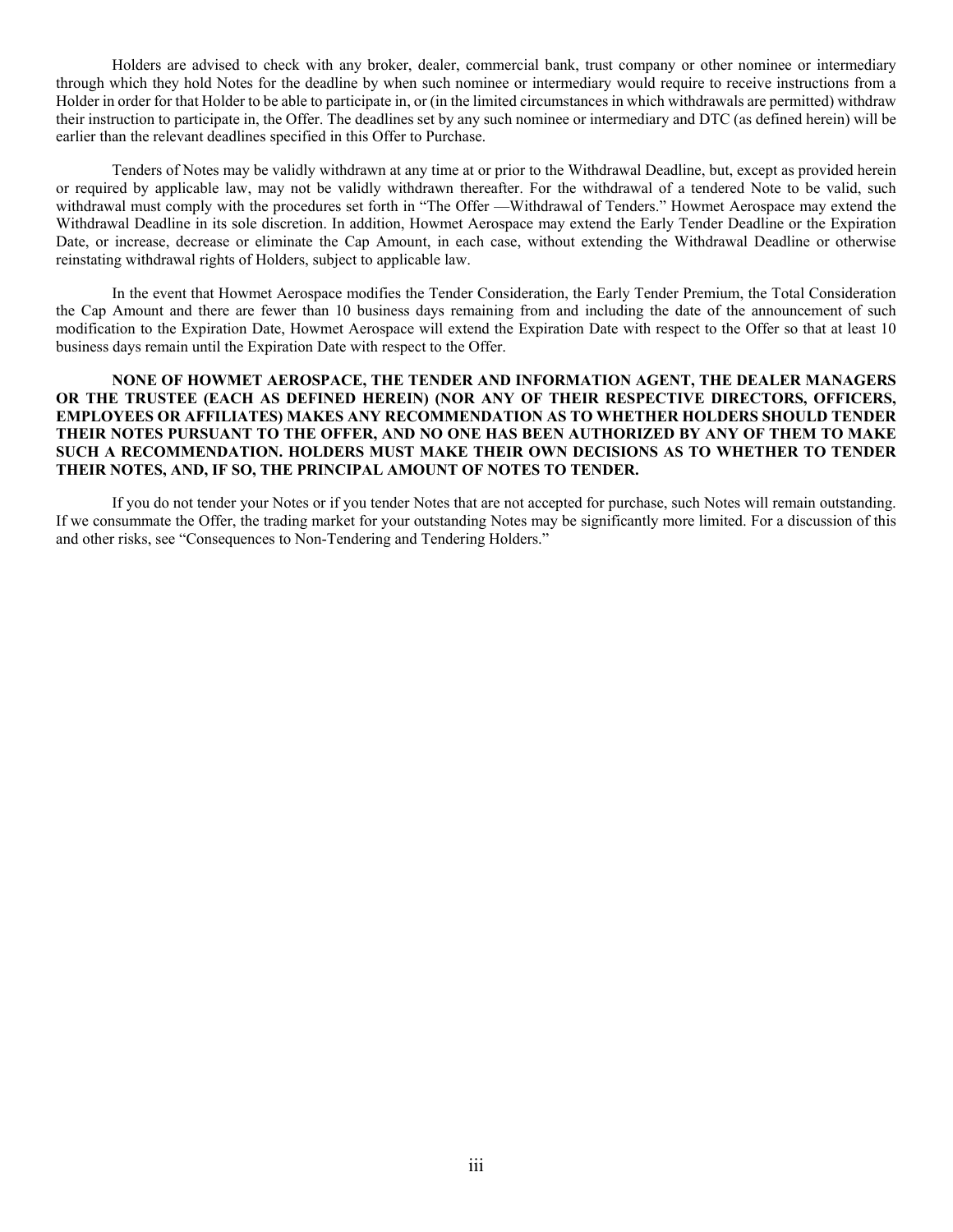## **TABLE OF CONTENTS**

| $\label{thm:main} \hbox{WHERE YOU CAN FIND MORE INFORMATION} \,\, \ldots \,\, \ldots \,\, \ldots \,\, \ldots \,\, \ldots \,\, \ldots \,\, \ldots \,\, \ldots \,\, \ldots \,\, \ldots \,\, \ldots \,\, \ldots \,\, \ldots \,\, \ldots \,\, \ldots \,\, \ldots \,\, \ldots \,\, \ldots \,\, \ldots \,\, \ldots \,\, \ldots \,\, \ldots \,\, \ldots \,\, \ldots \,\, \ldots \,\, \ldots \,\, \ldots \,\, \ldots \,\, \ldots \,\, \ldots \,\, \ldots \,\, \ldots \,\, \ldots \,\$ |  |
|-------------------------------------------------------------------------------------------------------------------------------------------------------------------------------------------------------------------------------------------------------------------------------------------------------------------------------------------------------------------------------------------------------------------------------------------------------------------------------|--|
|                                                                                                                                                                                                                                                                                                                                                                                                                                                                               |  |
|                                                                                                                                                                                                                                                                                                                                                                                                                                                                               |  |
|                                                                                                                                                                                                                                                                                                                                                                                                                                                                               |  |
|                                                                                                                                                                                                                                                                                                                                                                                                                                                                               |  |
|                                                                                                                                                                                                                                                                                                                                                                                                                                                                               |  |
|                                                                                                                                                                                                                                                                                                                                                                                                                                                                               |  |
|                                                                                                                                                                                                                                                                                                                                                                                                                                                                               |  |
|                                                                                                                                                                                                                                                                                                                                                                                                                                                                               |  |
|                                                                                                                                                                                                                                                                                                                                                                                                                                                                               |  |
|                                                                                                                                                                                                                                                                                                                                                                                                                                                                               |  |
|                                                                                                                                                                                                                                                                                                                                                                                                                                                                               |  |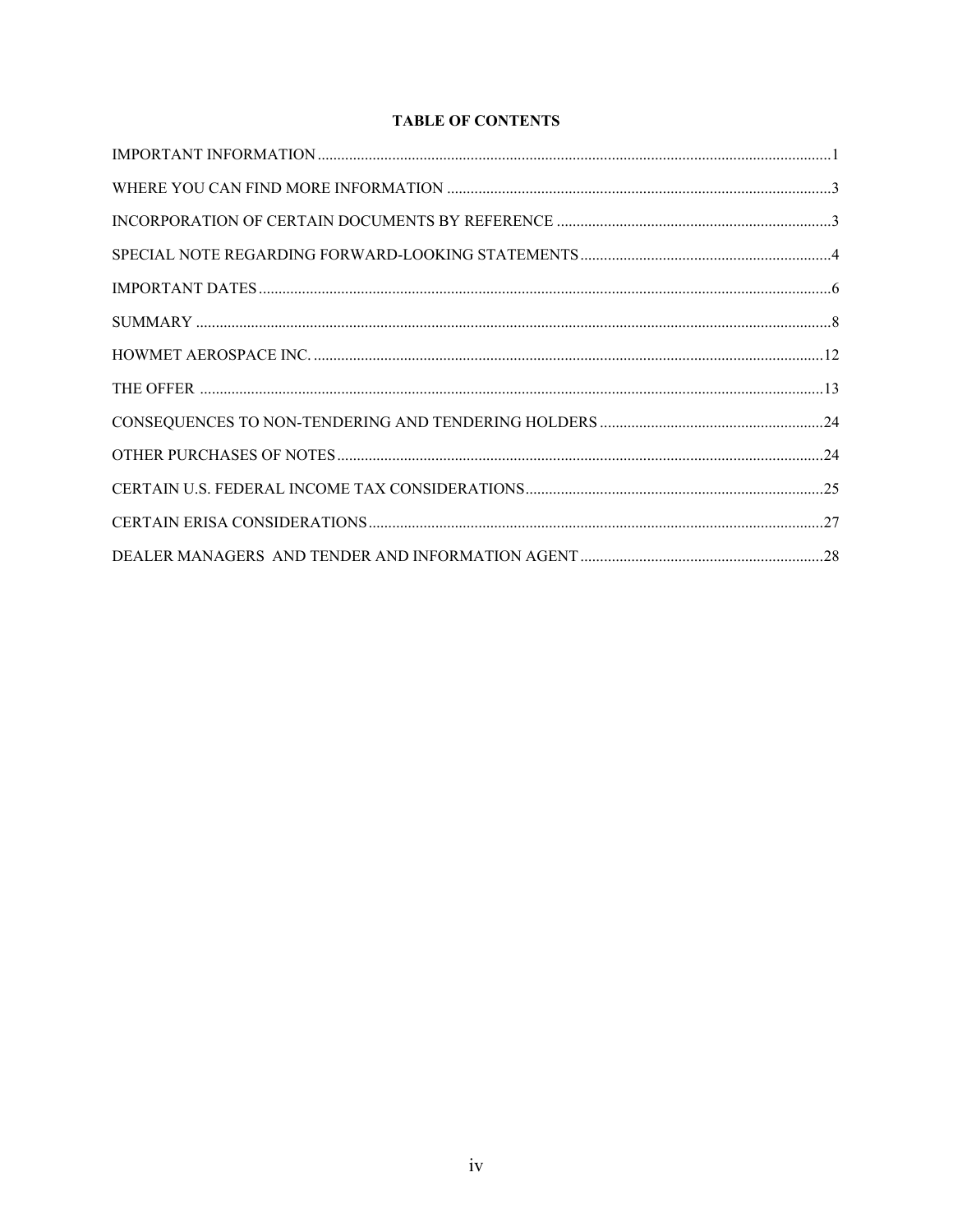## **IMPORTANT INFORMATION**

<span id="page-4-0"></span>The Notes are represented by one or more global certificates registered in the name of Cede & Co., the nominee of The Depository Trust Company ("*DTC*"). DTC is the only registered holder of the Notes. DTC facilitates the clearance and settlement of securities transactions through electronic book-entry changes in accounts of DTC participants. DTC participants include securities brokers and dealers, banks, trust companies, clearing corporations and other organizations.

Unless the context otherwise requires, all references in this Offer to Purchase to a "*Holder*" or "*Holder of the Notes*" include:

- 1. each person who is shown in the records of DTC as a Holder of the Notes (also referred to as "*Direct Participants*" and each a "*Direct Participant*");
- 2. any broker, dealer, commercial bank, trust company or other nominee or intermediary who holds Notes; and
- 3. each beneficial owner of Notes holding such Notes, directly or indirectly, in accounts in the name of a Direct Participant or other nominee or intermediary acting on the beneficial owner's behalf,

except that for the purposes of any payment to a Holder pursuant to the Offer of (i) the Total Consideration or the Tender Consideration, and (ii) the applicable Accrued Interest, to the extent the beneficial owner of the relevant Notes is not a Direct Participant, such payment will only be made by DTC to the relevant Direct Participant. The payment of (i) the Total Consideration or the Tender Consideration, and (ii) the applicable Accrued Interest, by or on behalf of Howmet Aerospace to DTC will satisfy the obligations of Howmet Aerospace in respect of the payment for the Notes purchased in the Offer.

If a Holder decides to tender Notes pursuant to the Offer, the Holder must arrange for a Direct Participant to electronically transmit an electronic Agent's Message (as defined herein) through DTC's Automated Tender Offer Program ("*ATOP*"), for which the transaction will be eligible. **There is no letter of transmittal for the Offer.**

Holders are advised to check with any broker, dealer, commercial bank, trust company or other nominee or intermediary through which they hold Notes for the deadline by when such nominee or intermediary would require to receive instructions from a Holder in order for that Holder to be able to participate in, or (in the limited circumstances in which withdrawals are permitted) withdraw their instruction to participate in, the Offer. **The deadlines set by any such nominee or intermediary and DTC for the submission and withdrawal of an Agent's Message through DTC's ATOP will be earlier than the relevant deadlines specified in this Offer to Purchase.**

**There are no guaranteed delivery provisions provided for by Howmet Aerospace in order to tender Notes in the Offer.** For more information regarding the procedures for tendering your Notes, see "The Offer — Procedure for Tendering Notes."

Any questions or requests for assistance or for additional copies of this Offer to Purchase or related documents may be directed to the Tender and Information Agent (as defined herein), at its telephone numbers set forth on the last page of this Offer to Purchase. A Holder may also contact the Lead Dealer Managers (as defined herein) at their telephone numbers set forth on the last page of this Offer to Purchase or such Holder's broker, dealer, commercial bank, trust company or other nominee or intermediary for assistance concerning the Offer. Beneficial owners should contact their broker, dealer, commercial bank, trust company or other nominee or intermediary for assistance concerning the Offer.

On the terms and subject to the conditions of the Offer, we will notify the Tender and Information Agent, promptly after the Early Tender Deadline or the Expiration Date as to which Notes tendered are accepted by us for purchase pursuant to the Offer. Provided that the conditions to the Offer have been satisfied or waived by us, all applicable Holders whose Notes are accepted for purchase by Howmet Aerospace will receive payment of (i) the Total Consideration or the Tender Consideration and (ii) the applicable Accrued Interest on the applicable Settlement Date. The Final Settlement Date for the Offer is expected to occur promptly following the Expiration Date, and is currently expected to occur on September 17, 2021.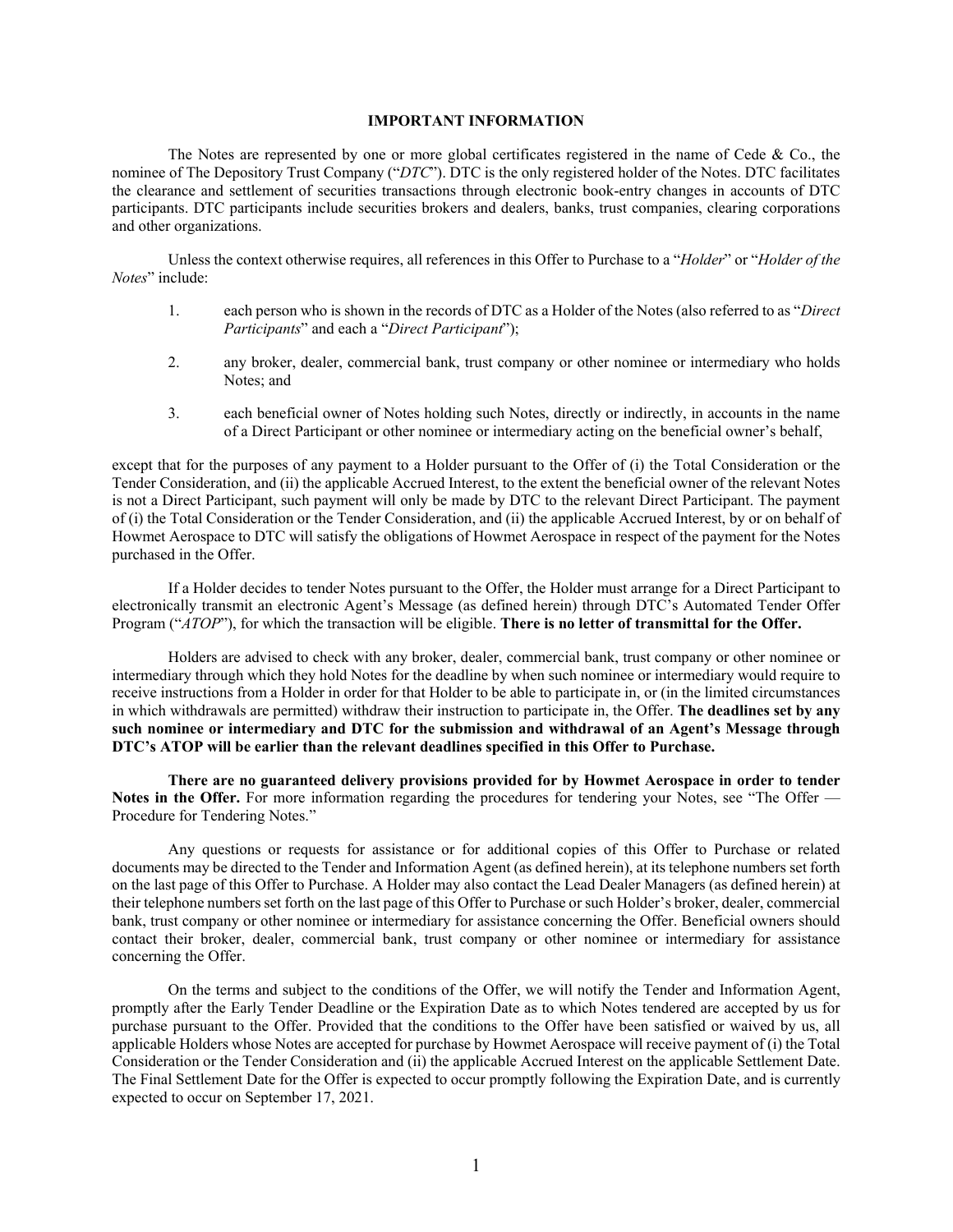Our obligation to accept for purchase, and to pay for, Notes that are validly tendered and not validly withdrawn pursuant to the Offer is conditioned on the satisfaction or waiver by Howmet Aerospace of the conditions applicable to the Offer set forth in "The Offer —Conditions to the Offer," including, but not limited to, the Financing **Condition** 

Howmet Aerospace expressly reserves the right, in its sole discretion, subject to applicable law, to (i) terminate the Offer prior to the Expiration Date and not accept for purchase any Notes not theretofore accepted for purchase, (ii) waive any and all of the conditions to the Offer, (iii) extend the Early Tender Deadline or Expiration Date, (iv) increase, decrease or eliminate the Cap Amount, (v) delay accepting the Notes pursuant to the Offer, subject to Rule 14e-1(c) under the Securities Exchange Act of 1934, as amended (the "*Exchange Act*") or (vi) otherwise amend the terms of any Offer. Howmet Aerospace may extend the Early Tender Deadline or the Expiration Date, or increase, decrease or eliminate the Cap Amount, in each case, without extending the Withdrawal Deadline or otherwise reinstating withdrawal rights of Holders, subject to applicable law.

Any extension, termination or amendment will be followed as promptly as practicable by a public announcement thereof, such announcement in the case of an extension of the Early Tender Deadline to be issued no later than 9:00 a.m., New York City time on the next business day after the previously scheduled Early Tender Deadline. The foregoing rights are in addition to Howmet Aerospace's right to delay acceptance for purchase of Notes tendered pursuant to the Offer or the payment for Notes accepted for purchase in order to comply in whole or in part with any applicable law, subject to Rule 14e-1(c) under the Exchange Act, which requires that the offeror pay the consideration offered or return the securities deposited by or on behalf of the holders thereof promptly after the termination or withdrawal of a tender offer.

In the event that the Offer is terminated prior to the Expiration Date, neither the Total Consideration nor the Tender Consideration, as the case may be, will be paid or become payable to Holders who have tendered their Notes in connection with the Offer. In any such event, any Notes previously tendered and not accepted for purchase pursuant to the Offer will be promptly returned to the tendering Holders.

In the Offer, Notes can be tendered only in accordance with the procedures described in "The Offer — Procedure for Tendering Notes." Holders who do not participate in the Offer, or whose Notes are not accepted for purchase, will continue to hold their Notes immediately following the completion of the Offer.

## **THIS OFFER TO PURCHASE CONTAINS IMPORTANT INFORMATION WHICH SHOULD BE READ BEFORE A DECISION IS MADE WITH RESPECT TO THE OFFER.**

This Offer to Purchase has not been filed with or reviewed by any federal, state or foreign securities commission or regulatory authority, nor has any such commission or authority passed upon the accuracy or adequacy of the Offer to Purchase. Any representation to the contrary is unlawful and may be a criminal offense. We have not authorized anyone to provide any information or make any representation other than that contained or incorporated by reference in this Offer to Purchase or other information to which we have referred you. We take no responsibility for, and can provide no assurance as to the reliability of, any other information that others may give you. This Offer to Purchase and related documents do not constitute an offer to buy or sell or the solicitation of an offer to buy or sell any Notes in any jurisdictions or in any circumstances in which such offer or solicitation is unlawful. In those jurisdictions where the securities, blue sky or other laws require the Offer to be made by a licensed broker or dealer, the Offer shall be deemed to be made on behalf of Howmet Aerospace by the Dealer Managers or one or more registered brokers or dealers licensed under the laws of such jurisdiction. Neither the delivery of this Offer to Purchase and related documents nor any purchase of Notes shall, under any circumstances, create any implication that the information contained herein or therein is current as of any time subsequent to the date of such information.

Following consummation or termination of the Offer, Howmet Aerospace and/or its affiliates reserve the right to purchase additional Notes or notes that are not subject to the Offer from time to time otherwise than pursuant to the Offer through open market purchases, privately negotiated transactions, one or more additional tender offer, exchange offer or otherwise, on such terms and at such prices as they may determine, which may be more or less than the prices to be paid pursuant to the Offer and may be for cash or other consideration. In addition, Howmet Aerospace may redeem additional Notes or notes that are not subject to the Offer that remain outstanding following the Offer as permitted by the indenture relating to the Notes or any other indenture under which other notes were issued, as applicable. Any future purchases or redemptions by Howmet Aerospace and/or its affiliates will depend on various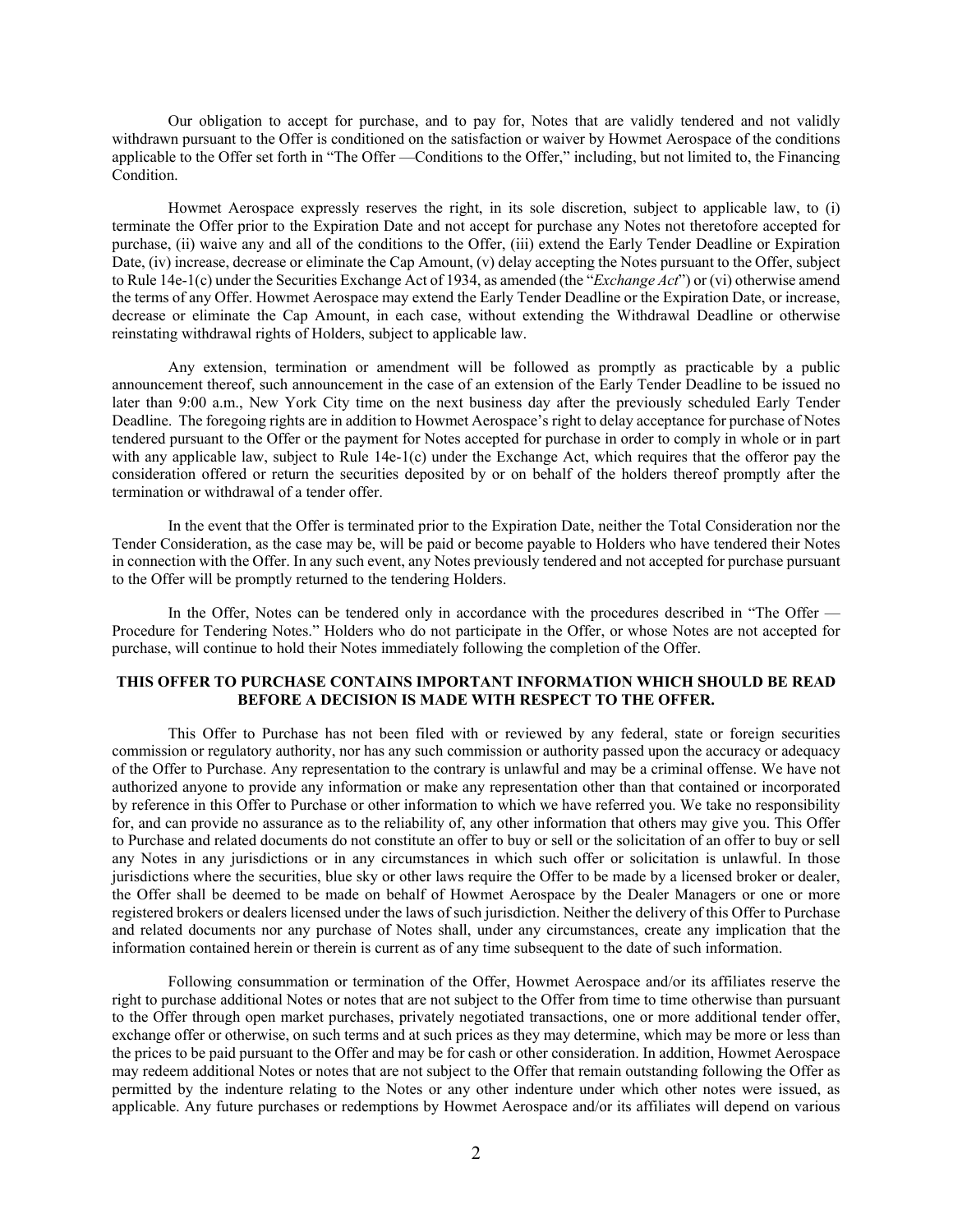factors existing at that time. There can be no assurance as to which, if any, of these alternatives (or combinations thereof) Howmet Aerospace and/or its affiliates may choose to pursue in the future. The effect of any of these actions may directly or indirectly affect the price of any Notes that remain outstanding after the consummation or termination of the Offer.

In this Offer to Purchase, Howmet Aerospace has used the convention of referring to all Notes that have been validly tendered and not validly withdrawn as having been "*validly tendered*." Any Notes validly withdrawn and not validly tendered again, will be deemed to be not validly tendered for purposes of the Offer.

## **WHERE YOU CAN FIND MORE INFORMATION**

<span id="page-6-0"></span>Howmet Aerospace files annual, quarterly and current reports, proxy statements and other information with the U.S. Securities and Exchange Commission (the "*SEC*"). Howmet Aerospace's SEC filings are available to the public at the SEC's website at [www.sec.gov.](http://www.sec.gov/) Information about us, including our SEC filings, is also available at our website at www.howmet.com. However, the information on our website is not a part of, or incorporated by reference in, this Offer to Purchase.

## **INCORPORATION OF CERTAIN DOCUMENTS BY REFERENCE**

<span id="page-6-1"></span>The SEC allows us to incorporate by reference information into this Offer to Purchase. This means we can disclose important information to you by referring you to another document. Any information referred to in this way is considered part of this Offer to Purchase from the date we file that document. Any reports filed by us with the SEC after the date of this Offer to Purchase and before the expiration of the Offer will automatically update and, where applicable, supersede any information contained in this Offer to Purchase or incorporated by reference in this Offer to Purchase.

Accordingly, we incorporate by reference into this Offer to Purchase the following documents or information filed with the SEC (other than, in each case, documents or information deemed furnished and not filed in accordance with SEC rules, and no such information shall be deemed specifically incorporated by reference hereby):

- Annual Report on Form 10-K for the year ended December 31, 2020, filed with the SEC on February 16, 2021;
- Quarterly Reports on Form 10-Q for the quarterly period ended March 31, 2021, filed with the SEC on May 6, 2021, and for the quarterly period ended June 30, 2021, filed with the SEC on August 4, 2021;
- the information specifically incorporated by reference into our Annual Report on Form 10-K for the year ended December 31, 2020 from our Definitive Proxy Statement on Schedule 14A, filed on April 14, 2021; and
- Current Reports on Form 8-K filed on January 15, 2021, January 19, 2021, March 29, 2021, April 1, 2021, May 3, 2021, May 11, 2021, June 1, 2021 and August 18, 2021; and
- all documents filed by us under Sections 13(a), 13(c), 14 or 15(d) of the Exchange Act on or after the date of this Offer to Purchase and before the expiration of the Offer.

The Tender and Information Agent will provide without charge to each person to whom this Offer to Purchase is delivered, upon the request of such person, a copy of any or all of the documents incorporated herein by reference, other than exhibits to such documents (unless such exhibits are specifically incorporated by reference into such documents). Requests for such documents should be directed to the Tender and Information Agent at its telephone numbers or address set forth on the last page of this Offer to Purchase.

We have not authorized anyone to provide any information or make any representation other than that contained or incorporated by reference in this Offer to Purchase or other information to which we have referred you.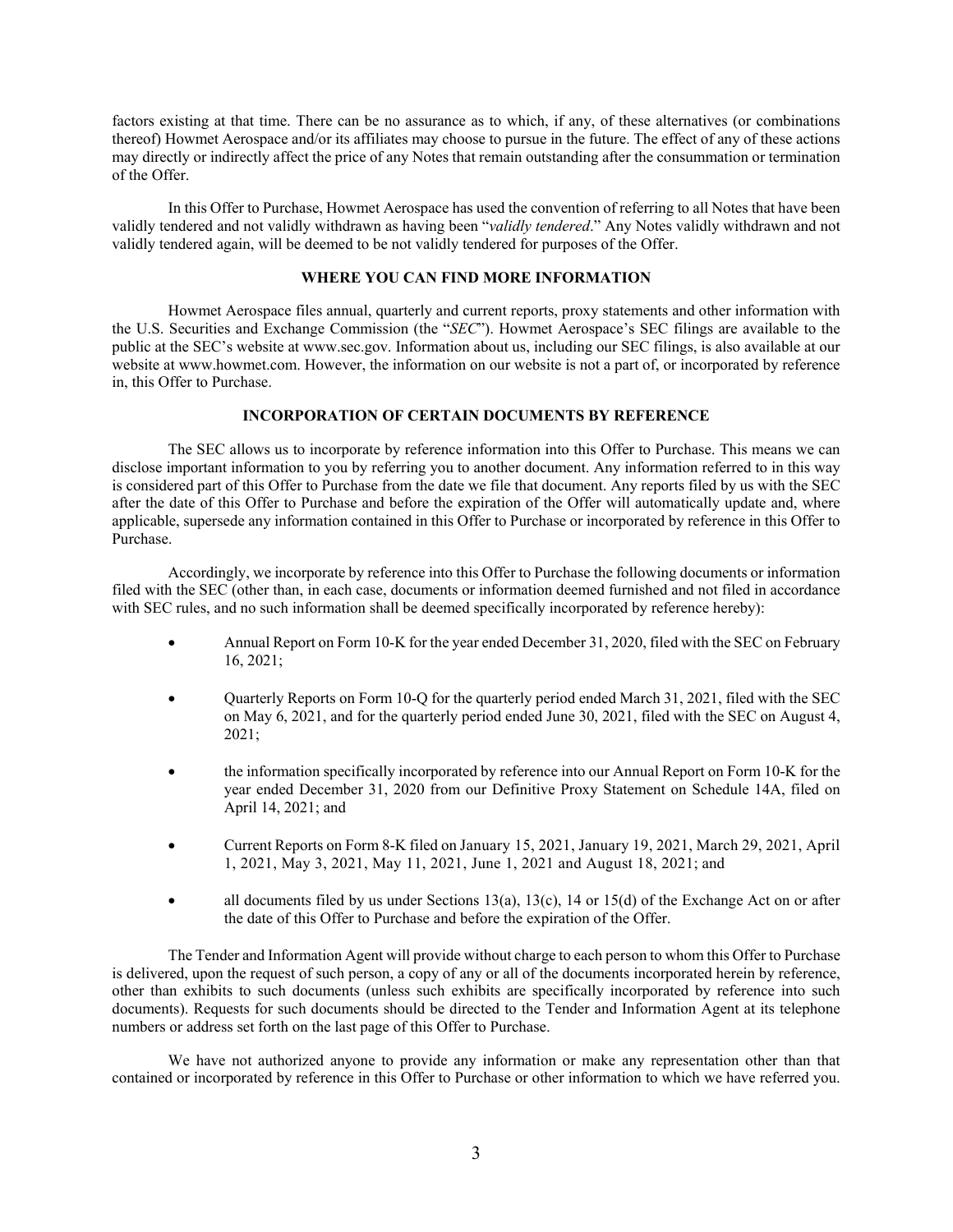We take no responsibility for, and can provide no assurance as to the reliability of, any other information that others may give you.

## **SPECIAL NOTE REGARDING FORWARD-LOOKING STATEMENTS**

<span id="page-7-0"></span>This Offer to Purchase incorporates by reference statements that relate to future events and expectations and, as such, constitute forward-looking statements. Forward-looking statements include those containing such words as "anticipates," "believes," "could," "estimates," "expects," "forecasts," "goal," "guidance," "intends," "may," "outlook," "plans," "projects," "seeks," "sees," "should," "targets," "will," "would," or other words of similar meaning. All statements that reflect Howmet Aerospace's expectations, assumptions or projections about the future, other than statements of historical fact, are forward-looking statements, including, without limitation, forecasts relating to the Debt Financing, the growth of the aerospace, automotive, commercial transportation and other end markets; statements and guidance regarding future financial results or operating performance; statements about Howmet Aerospace's strategies, outlook, business and financial prospects; and statements regarding potential share gains. Forward-looking statements are not guarantees of future performance and are subject to risks, uncertainties, and changes in circumstances that are difficult to predict. Although Howmet Aerospace believes that the expectations reflected in any forward-looking statements are based on reasonable assumptions, it can give no assurance that these expectations will be attained and it is possible that actual results may differ materially from those indicated by these forward-looking statements due to a variety of risks and uncertainties. All forward-looking statements are subject to risks and uncertainties and are not guarantees of future performance. Such risks and uncertainties include, but are not limited to:

- uncertainty of the duration, extent and impact of the COVID-19 pandemic on Howmet Aerospace's business, results of operations, and financial condition;
- deterioration in global economic and financial market conditions generally, including as a result of pandemic health issues (including COVID-19 and its effects, among other things, on global supply, demand, and distribution disruptions as the COVID-19 pandemic continues and results in an increasingly prolonged period of travel, commercial and/or other similar restrictions and limitations);
- unfavorable changes in the markets served by Howmet Aerospace;
- the impact of potential cyber attacks and information technology or data security breaches;
- the loss of significant customers or adverse changes in customers' business or financial conditions;
- manufacturing difficulties or other issues that impact product performance, quality or safety;
- inability of suppliers to meet obligations due to supply chain disruptions or otherwise;
- the inability to achieve revenue growth, cash generation, cost savings, restructuring plans, cost reductions, improvement in profitability, or strengthening of competitiveness and operations anticipated or targeted;
- competition from new product offerings, disruptive technologies or other developments;
- geopolitical, economic, and regulatory risks relating to Howmet Aerospace's global operations, including compliance with U.S. and foreign trade and tax laws, sanctions, embargoes and other regulations;
- the outcome of contingencies, including legal proceedings, government or regulatory investigations, and environmental remediation, which can expose Howmet Aerospace to substantial costs and liabilities;
- failure to comply with government contracting regulations;
- adverse changes in discount rates or investment returns on pension assets; and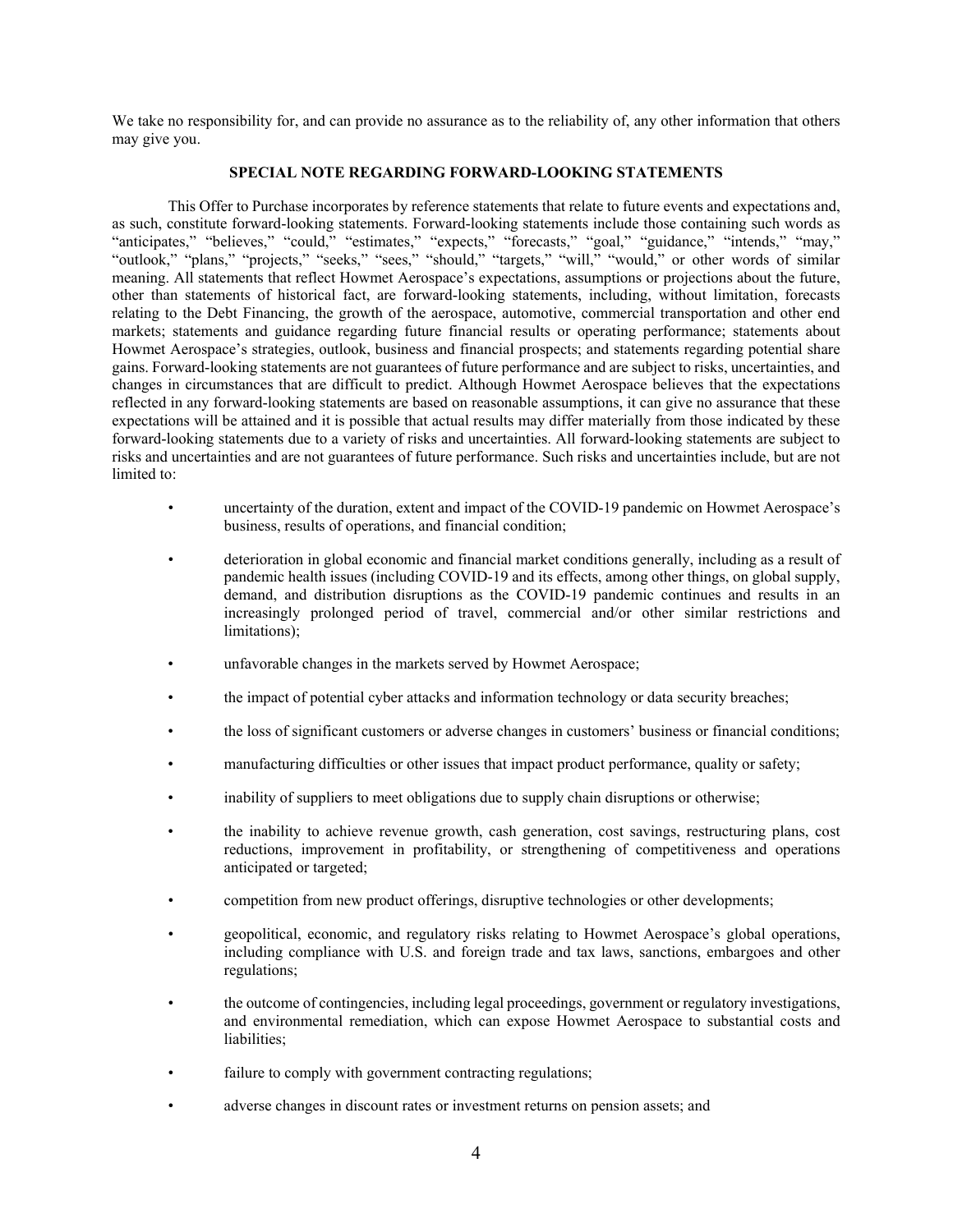• the outcome of the Debt Financing.

The above list of factors is not exhaustive or necessarily in order of importance. For additional information on factors that may cause actual results to vary materially from those stated in forward-looking statements, see the discussions under "Risk Factors" in our Annual Report on Form 10-K and other documents incorporated by reference in this Offer to Purchase. Any forward-looking statement speaks only as of the date on which it is made, and we assume no obligation to update or revise such statement, whether as a result of new information, future events or otherwise, except as required by applicable law.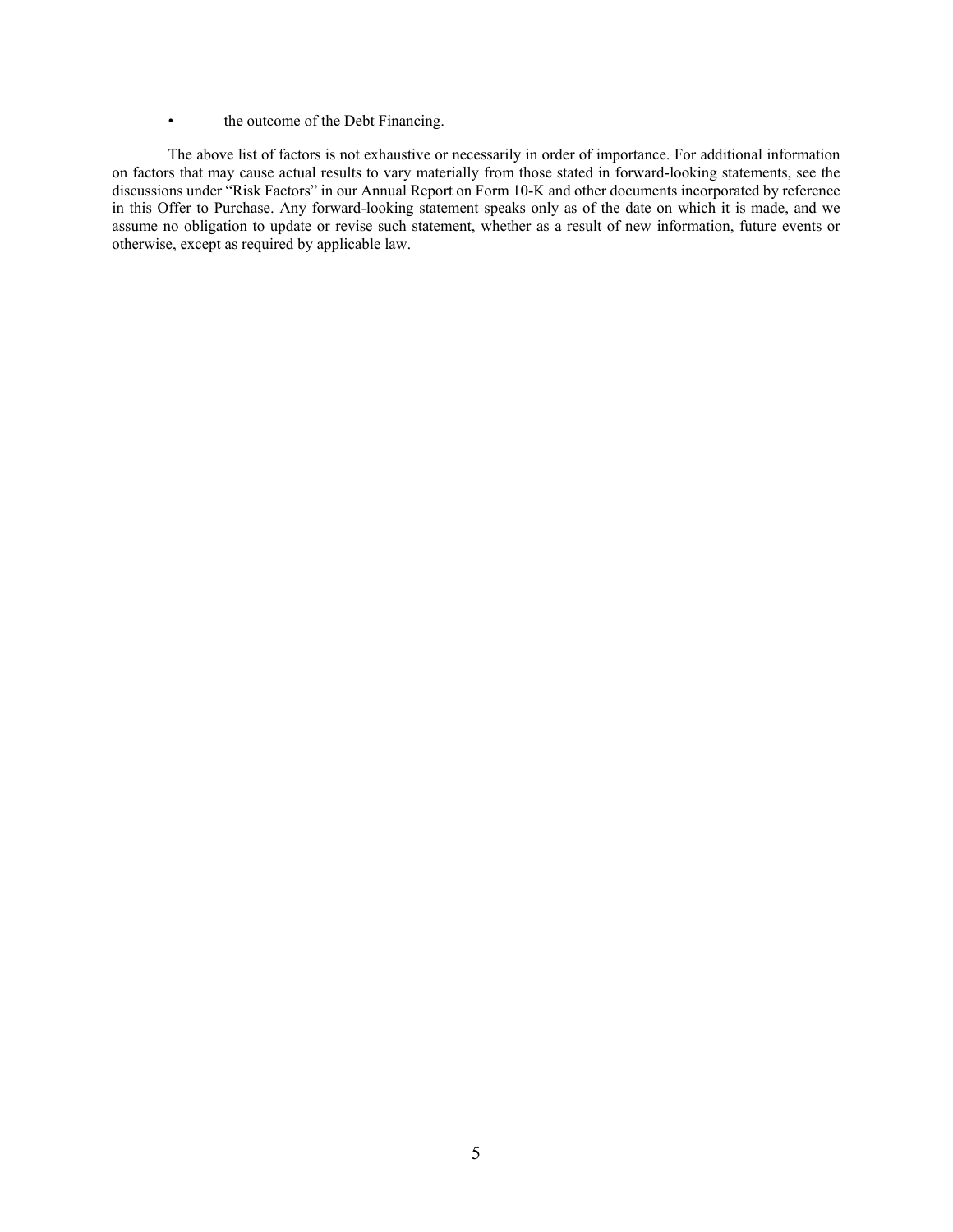## **IMPORTANT DATES**

<span id="page-9-0"></span>*Holders should note the following important times and dates relating to the Offer. We may extend any of these dates and times:*

| <b>Date</b>                                                     | <b>Calendar Date and Time</b>                                                                                                                                                           | <b>Event</b>                                                                                                                                                                                                                                                                                                                                                                                                                                                                                                                                                                                                                                                                                                                                                                                                                      |  |  |
|-----------------------------------------------------------------|-----------------------------------------------------------------------------------------------------------------------------------------------------------------------------------------|-----------------------------------------------------------------------------------------------------------------------------------------------------------------------------------------------------------------------------------------------------------------------------------------------------------------------------------------------------------------------------------------------------------------------------------------------------------------------------------------------------------------------------------------------------------------------------------------------------------------------------------------------------------------------------------------------------------------------------------------------------------------------------------------------------------------------------------|--|--|
| Launch Date                                                     | August 18, 2021                                                                                                                                                                         | The date on which we commenced the Offer by<br>issuing a public announcement and delivering this<br>Offer to Purchase to DTC.                                                                                                                                                                                                                                                                                                                                                                                                                                                                                                                                                                                                                                                                                                     |  |  |
| Early Tender Deadline                                           | 5:00 p.m., New York City<br>time, on August 31, 2021,<br>unless extended by us in our<br>sole discretion.                                                                               | The deadline for Holders to tender Notes pursuant to<br>the Offer in order to be eligible to receive the Total<br>Consideration, which includes the Early Tender<br>Premium.                                                                                                                                                                                                                                                                                                                                                                                                                                                                                                                                                                                                                                                      |  |  |
| Withdrawal Deadline                                             | 5:00 p.m., New York City<br>Time, on August 31, 2021,<br>unless extended by us in our<br>sole discretion.                                                                               | The deadline for Holders to validly withdraw tenders<br>of Notes. Tenders of Notes may not be validly<br>withdrawn after the Withdrawal Deadline, except as<br>provided herein or required by applicable law.                                                                                                                                                                                                                                                                                                                                                                                                                                                                                                                                                                                                                     |  |  |
| Early Settlement Date (at<br>the option of Howmet<br>Aerospace) | We currently expect the Early<br>Settlement Date, if any, to<br>occur on September 2, 2021.                                                                                             | If we choose to exercise our option to have an Early<br>Settlement Date, the date on which we will deposit<br>with DTC, upon the direction of the Tender and<br>Information Agent, the Total Consideration payable<br>to Holders whose Notes are validly tendered and not<br>validly withdrawn at or prior to the Early Tender<br>Deadline and accepted for purchase plus Accrued<br>Interest.                                                                                                                                                                                                                                                                                                                                                                                                                                    |  |  |
| Expiration Date                                                 | Midnight (end of day), New<br>York City time, on September<br>15, 2021, unless extended,<br>earlier expired or terminated<br>by us in our sole discretion<br>subject to applicable law. | The deadline for Holders to tender Notes pursuant to<br>the Offer in order to be eligible to receive the Tender<br>Consideration for Notes tendered after the Early<br>Tender Deadline, which excludes the Early Tender<br>Premium. Tenders of Notes submitted after the<br>Expiration Date will not be valid.                                                                                                                                                                                                                                                                                                                                                                                                                                                                                                                    |  |  |
| Final Settlement Date                                           | The Final Settlement Date is<br>expected to be on September<br>17, 2021, unless extended by<br>us in our sole discretion.                                                               | The date on which we will deposit with DTC, upon<br>the direction of the Tender and Information Agent, (i)<br>the Tender Consideration payable to Holders whose<br>Notes are, in the event we choose to have an Early<br>Settlement Date, validly tendered and delivered and<br>not validly withdrawn after the Early Tender Deadline<br>and at or prior to the Expiration Date, and accepted<br>for purchase, and (ii) the Total Consideration or<br>Tender Consideration, as applicable, payable to<br>Holders whose Notes are, in the event we choose not<br>to have an Early Settlement Date, validly tendered<br>and delivered and not validly withdrawn at or prior to<br>the Early Tender Deadline or the Expiration Date, as<br>applicable, and accepted for purchase, in each case,<br>plus applicable Accrued Interest. |  |  |

Howmet Aerospace may extend the Withdrawal Deadline in its sole discretion. In addition, Howmet Aerospace may extend the Early Tender Deadline or the Expiration Date or increase, decrease or eliminate the Cap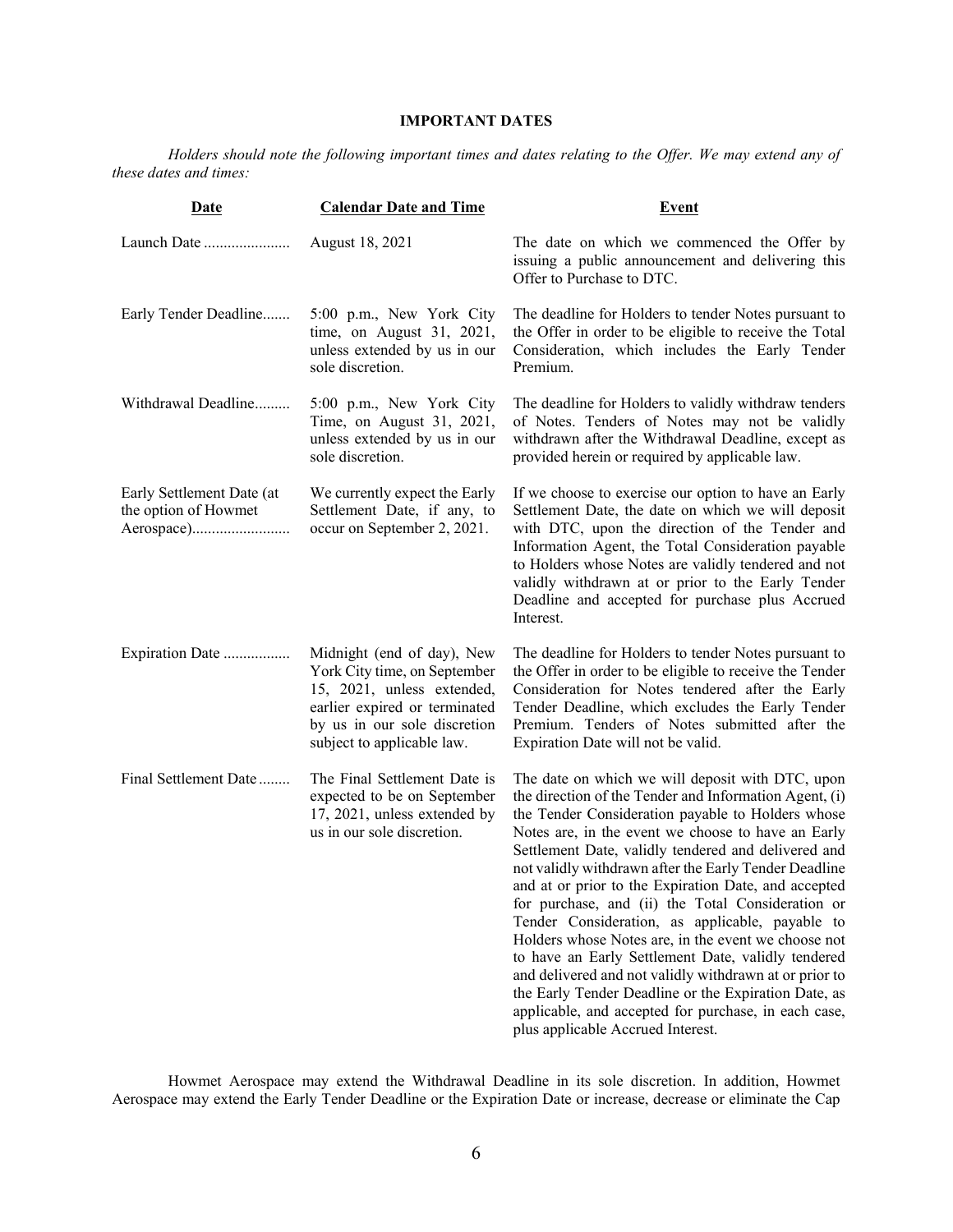Amount, in each case, without extending the Withdrawal Deadline or otherwise reinstating withdrawal rights of Holders, subject to applicable law. As a result, Holders should not tender Notes that they do not wish to be purchased in the Offer.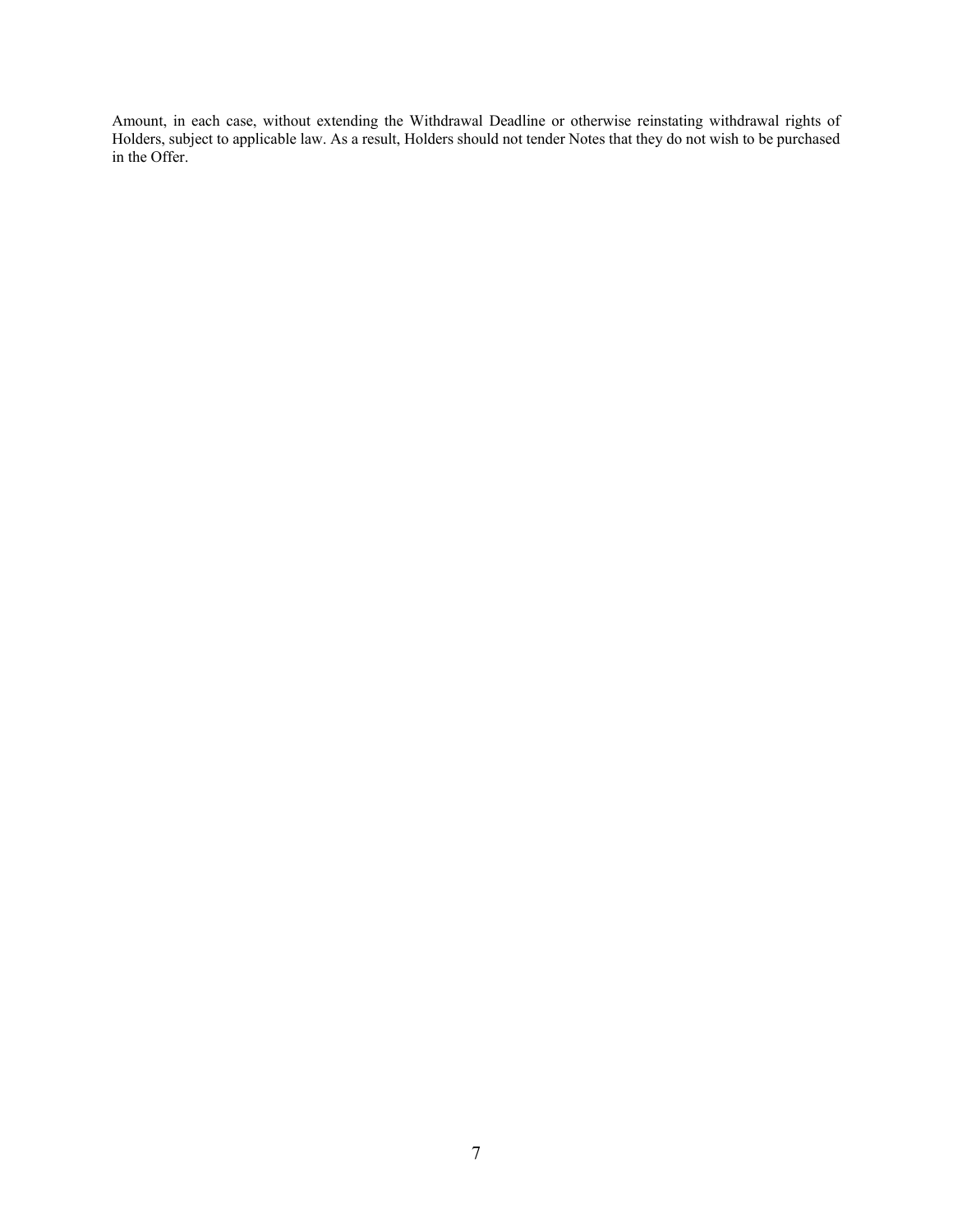## **SUMMARY**

<span id="page-11-0"></span>*The following summary is provided for your convenience. This summary is not complete and is qualified entirely by reference to, and should be read in connection with, the information appearing elsewhere or incorporated by reference in this Offer to Purchase and any amendments or supplements hereto. It highlights important information in this Offer to Purchase, but does not describe all of the details of the Offer. Holders are urged to read the more detailed information set forth in this Offer to Purchase and any amendments or supplements hereto. Each undefined capitalized term used in this summary has the meaning set forth elsewhere in this Offer to Purchase.*

*The Company..............................* Howmet Aerospace Inc., a Delaware corporation. *The Notes....................................* Series of Notes CUSIP Number / ISIN Aggregate Principal Amount Outstanding Cap Amount<sup>(1)</sup> 6.875% Notes due 2025 443201AA6 / US443201AA64 \$1,200,000,000 \$600,000,000 (1) Represents maximum aggregate principal amount of Notes to be accepted for purchase by us, exclusive of Accrued Interest. *The Offer ....................................* We are offering to purchase for cash, on the terms and subject to the conditions set forth in this Offer to Purchase and for the purchase prices set forth in the table on the front cover of this Offer to Purchase, the Notes set forth in the table on the front cover of this Offer to Purchase, subject to the Cap Amount. Contemporaneously with the commencement of the Offer, Howmet Aerospace commenced the Debt Financing. Our obligation to accept for purchase, and to pay for, Notes that are validly tendered and not validly withdrawn pursuant to the Offer is conditioned on the satisfaction or waiver by Howmet Aerospace of a number of conditions, including the Financing Condition. However, the Offer is not conditioned on any minimum amount of Notes being tendered. The Offer may be amended, extended or terminated individually by us in our sole discretion subject to applicable law. *Purpose of the Offer ..................* The purpose of the Offer is to purchase the Notes and, when coupled with the Debt Financing, to enable Howmet Aerospace to extend the maturities of certain of its outstanding indebtedness. Any Notes that are accepted for purchase by us will be retired and canceled. *Expiration Date ..........................* The Offer will expire at midnight (end of day), New York City time, on September 15, 2021, unless extended, earlier expired or terminated by us in our sole discretion subject to applicable law. Tenders of Notes submitted after the Expiration Date will not be valid. *Cap Amount; Pro Rata Allocation ...................................* Our obligation to accept for purchase, and to pay for, Notes that are validly tendered and not validly withdrawn is subject to the Cap Amount. The Cap Amount represents the maximum aggregate principal amount of Notes to be accepted for purchase by us, exclusive of Accrued Interest. If the aggregate principal amount of Notes validly tendered and not validly withdrawn at or prior to the Early Tender Deadline exceeds the Cap Amount, Holders who validly tender and do not validly withdraw Notes after the Early Tender Deadline and at or prior to the Expiration Date will not have any such Notes accepted for payment. There can be no assurance that any or all tendered Notes will be accepted for purchase.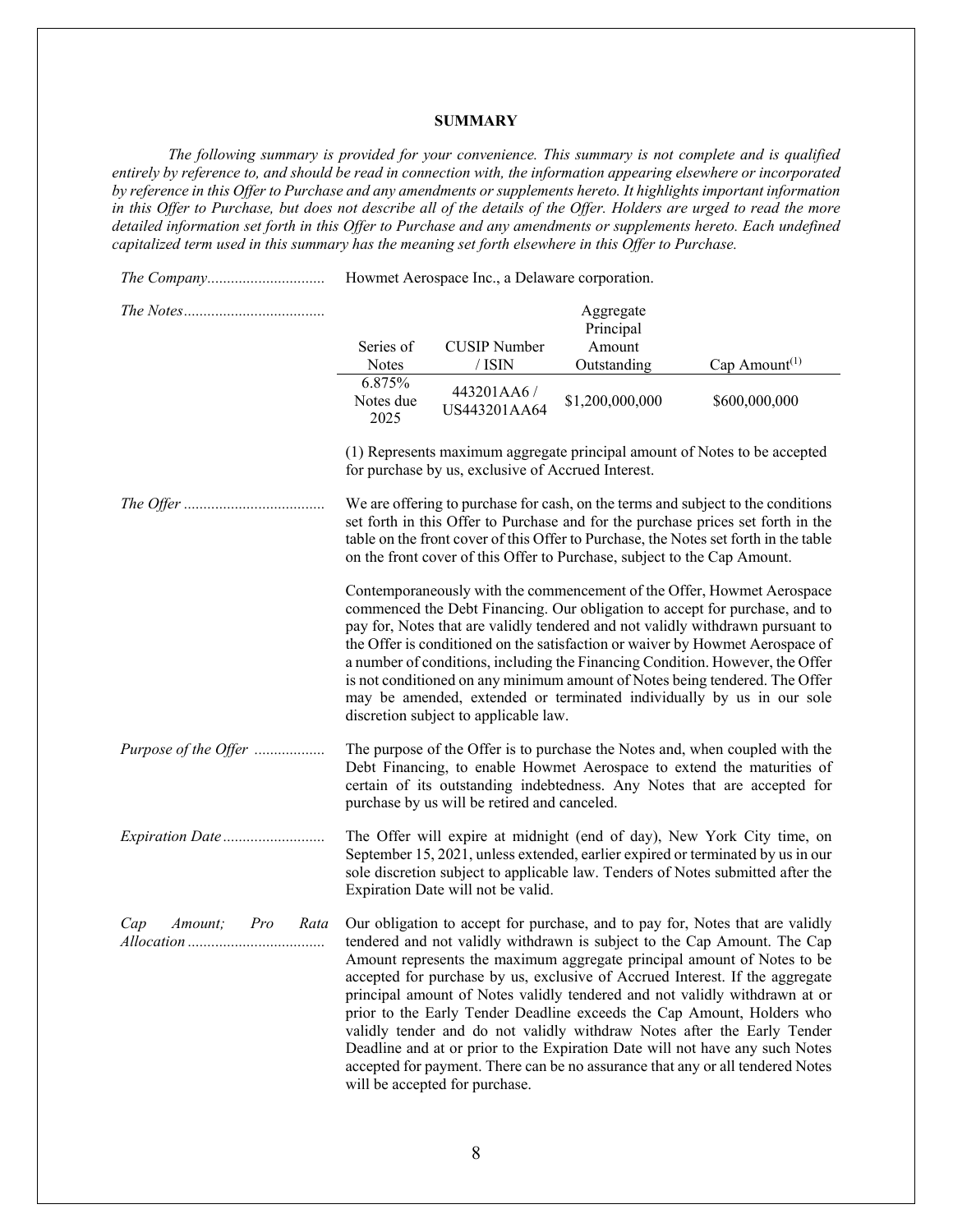If purchasing all of the validly tendered and not validly withdrawn Notes on the applicable Settlement Date would cause the Cap Amount to be exceeded on such Settlement Date, we will accept such Notes on a pro rata basis, to the extent any Notes are accepted for purchase, so as to not exceed the Cap Amount. If, as a result of Howmet Aerospace's pro rata acceptance of tendered Notes, Howmet Aerospace would be required to accept from tendering Holders Notes in a principal amount that is not an integral multiple of \$1,000, Howmet Aerospace will round the principal amount of the Notes down to the nearest integral multiple of \$1,000. If the principal amount of Notes that are not accepted for purchase and are to be returned as a result of proration would result in less than the minimum denomination being returned to a Holder, Howmet Aerospace will either accept or reject all of such Holder's validly tendered Notes. For information on such minimum denominations, see "The Offer —Procedure for Tendering Notes—Minimum Tender Denomination."

In the event we choose not to exercise our option to have an Early Settlement Date and the aggregate principal amount of Notes validly tendered and not validly withdrawn at or prior to the Expiration Date exceeds the Cap Amount, Holders who validly tendered and did not validly withdraw Notes at or prior to the Early Tender Deadline will have their Notes accepted before any Notes of Holders who validly tendered and did not validly withdraw after the Early Tender Deadline and at or prior to the Expiration Date.

If proration of the tendered Notes is required, we will determine the final proration factor as soon as practicable after the Early Tender Deadline or the Expiration Date, as applicable, and after giving effect to any increase or decrease in, or elimination of, the Cap Amount (which we reserve the right but are under no obligation to do at any time without extending the Withdrawal Deadline, subject to applicable law). For further information on possible proration, see "The Offer —Cap Amount; Pro Rata Allocation."

Holders who have validly tendered and not validly withdrawn their Notes at or prior to the Early Tender Deadline, which is 5:00 p.m., New York City time on August 31, 2021, unless extended by us in our sole discretion, will be eligible to receive consideration, per \$1,000 principal amount, equal to the Total Consideration, which includes the Early Tender Premium tendered and accepted for purchase. The Early Tender Premium for each \$1,000 principal amount of the Notes tendered and accepted for purchase is set forth in the table on the front cover of this Offer to Purchase. Howmet Aerospace will also pay the applicable Accrued Interest to each Holder who validly tenders Notes pursuant to the Offer and whose Notes are accepted for purchase in the Offer.

> Holders who have validly tendered and not validly withdrawn their Notes after the Early Tender Deadline and at or prior to the Expiration Date will only be eligible to receive consideration, per \$1,000 principal amount, equal to the Tender Consideration, which excludes the Early Tender Premium tendered and accepted for purchase. The Tender Consideration for each \$1,000 principal amount of the Notes tendered and accepted for purchase is set forth in the table on the front cover of this Offer to Purchase. Howmet Aerospace will also pay the applicable Accrued Interest to each Holder who validly tenders Notes pursuant to the Offer and whose Notes are accepted for purchase in the Offer. See "The Offer —Total Consideration; Tender Consideration."

*Settlement Dates.........................* We reserve the right to, but are under no obligation to, at any time after the Early Tender Deadline and before the Expiration Date, choose to have an Early

*Total Consideration; Tender Consideration .............................*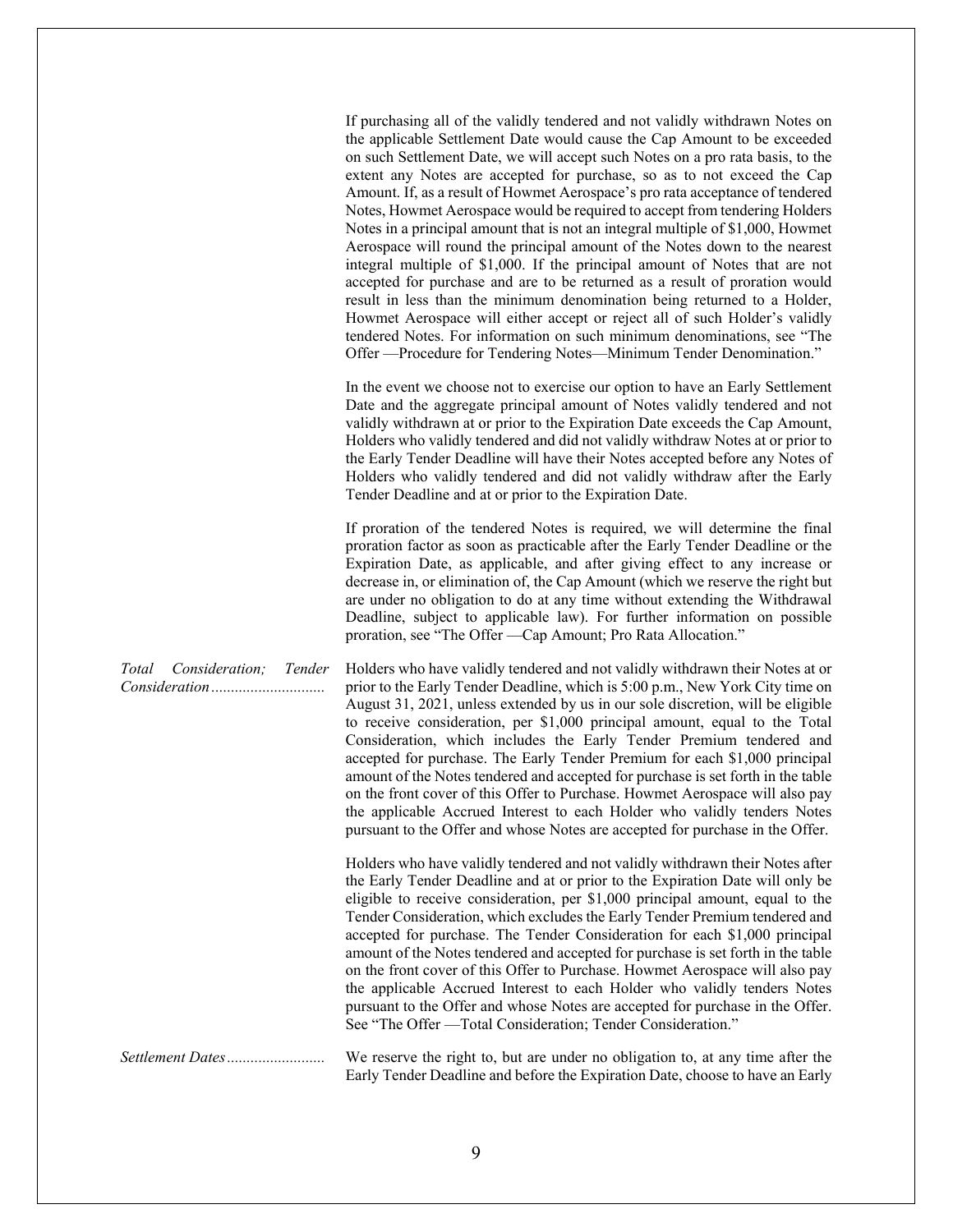Settlement Date. We currently expect the Early Settlement Date, if any, to occur on September 2, 2021.

If we choose to exercise our option to have an Early Settlement Date, we will purchase any remaining Notes that have been validly tendered and not validly withdrawn after the Early Tender Deadline and at or prior to the Expiration Date, subject to the Cap Amount and all conditions to the Offer having been satisfied or waived by us, on the Final Settlement Date.

If we choose not to exercise our option to have an Early Settlement Date, we will purchase all Notes that have been validly tendered and not validly withdrawn at or prior to the Early Tender Deadline and the Expiration Date, as applicable, subject to the Cap Amount and all conditions to the Offer having been satisfied or waived by us, on the Final Settlement Date. The Final Settlement Date is expected to occur promptly following the Expiration Date, unless extended by us in our sole discretion and is currently expected to occur on September 17, 2021.

*Withdrawal of Tenders...............* Tenders of Notes may be validly withdrawn at any time at or prior to the Withdrawal Deadline, which is 5:00 p.m., New York City time, on August 31, 2021, but, except as provided herein or required by applicable law, may not be validly withdrawn thereafter. Howmet Aerospace may extend the Withdrawal Deadline in its sole discretion. In addition, Howmet Aerospace may extend the Early Tender Deadline or the Expiration Date, or increase, decrease or eliminate the Cap Amount, in each case, without extending the Withdrawal Deadline or otherwise reinstating withdrawal rights of Holders, subject to applicable law.

*Acceptance and Payment; Source of Funds......................................* On the applicable Settlement Date, subject to the terms of the Offer and on satisfaction or waiver of the conditions to the Offer set forth in "The Offer — Conditions to the Offer," we will (i) accept for purchase Notes validly tendered and not validly withdrawn (subject to (a) the Cap Amount and (b) possible pro rata allocation as described in this Offer to Purchase ), and (ii) promptly pay to DTC, upon the direction of the Tender and Information Agent, the Total Consideration or Tender Consideration, as applicable, plus applicable Accrued Interest, on the applicable Settlement Date for all of the Notes accepted for purchase.

> We intend to fund the purchase of the Notes pursuant to the Offer with net proceeds from the Debt Financing. Allocations in such Debt Financing will be determined by Howmet Aerospace and the underwriters for such Debt Financing based on a number of different factors, which may include the size and timing of such investor's indication of interest in such Debt Financing and the Offer.

*Conditions to the Offer...............* Our obligation to accept for purchase, and to pay for, Notes that are validly tendered and not validly withdrawn pursuant to the Offer is conditioned on the satisfaction or waiver by Howmet Aerospace of the conditions applicable to the Offer set forth in "The Offer —Conditions to the Offer," including the Financing Condition.

> Subject to applicable law, we expressly reserve the right, in our sole discretion, to terminate the Offer at any time.

*Procedure for Tendering Notes..* See "The Offer —Procedure for Tendering Notes." For further information, call the Tender and Information Agent or the Dealer Managers or consult your broker, dealer, commercial bank, trust company or other nominee or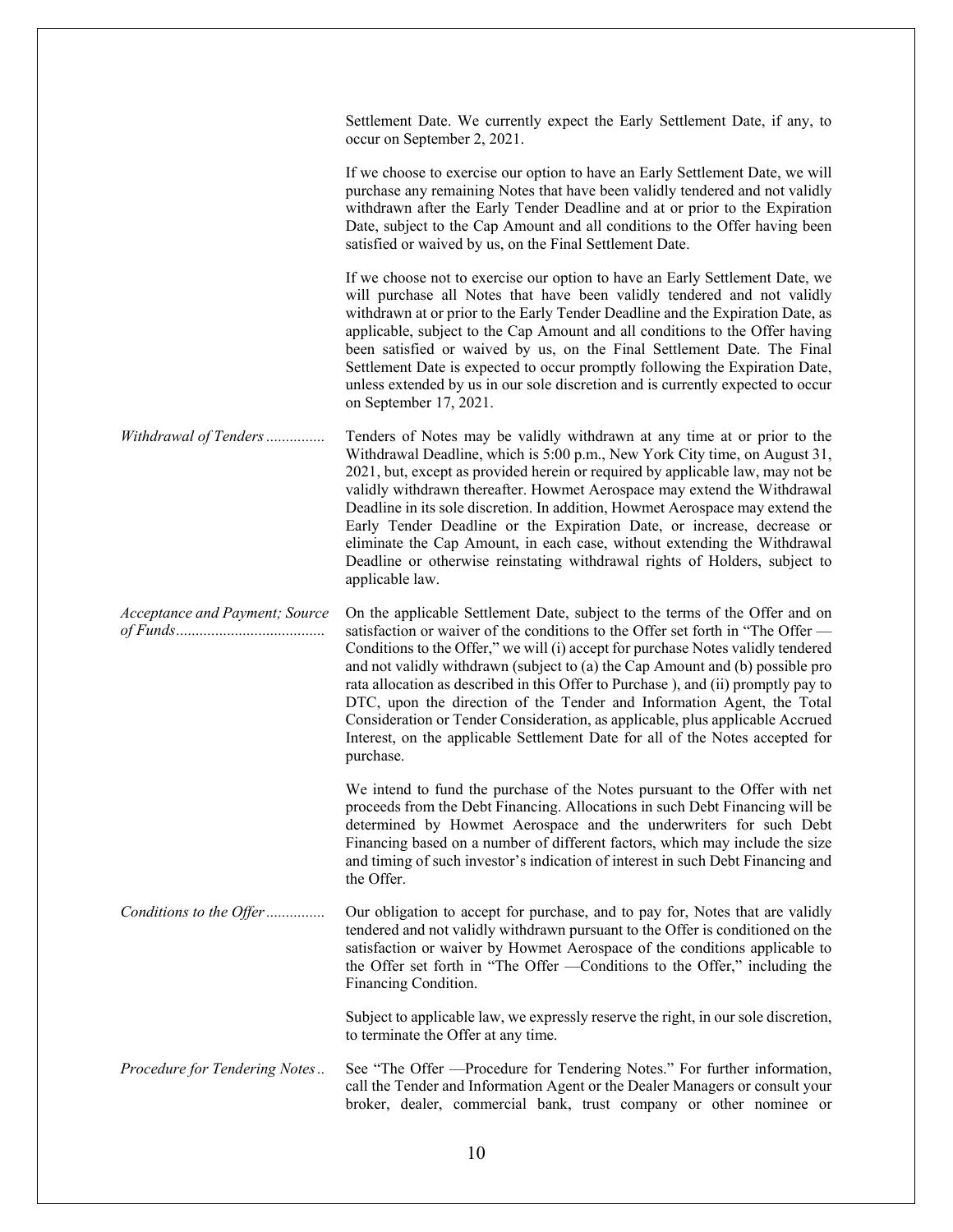|                                              | intermediary for assistance. If your Notes are held by a broker, dealer,<br>commercial bank, trust company or other nominee or intermediary, you must<br>contact such nominee or intermediary if you desire to tender your Notes. If a<br>Holder decides to tender Notes pursuant to the Offer, the Holder must arrange<br>for a Direct Participant to electronically transmit an Agent's Message through<br>DTC's ATOP, for which the transaction will be eligible. There is no letter of<br>transmittal for the Offer. There are no guaranteed delivery provisions provided<br>by Howmet Aerospace in order to tender Notes in the Offer. Notes may be<br>tendered only in principal amounts equal to the authorized denominations for<br>such Notes set forth in "The Offer -Procedure for Tendering Notes-<br>Minimum Tender Denomination."                                                      |
|----------------------------------------------|------------------------------------------------------------------------------------------------------------------------------------------------------------------------------------------------------------------------------------------------------------------------------------------------------------------------------------------------------------------------------------------------------------------------------------------------------------------------------------------------------------------------------------------------------------------------------------------------------------------------------------------------------------------------------------------------------------------------------------------------------------------------------------------------------------------------------------------------------------------------------------------------------|
| Untendered or Unpurchased<br>$Notes \dots 1$ | We will return any tendered Notes that we do not accept for purchase to their<br>tendering Holder without expense. Notes not tendered and Notes otherwise not<br>purchased pursuant to the Offer will remain outstanding. If the Offer is<br>consummated, the aggregate principal amount that remains outstanding of the<br>Notes will be reduced. This may adversely affect the liquidity of and,<br>consequently, the market price for the Notes that remain outstanding after<br>consummation of the Offer. See "Consequences to Non-Tendering and<br>Tendering Holders."                                                                                                                                                                                                                                                                                                                         |
| Certain U.S. Federal Income Tax              | For a discussion of certain United States federal income tax considerations of<br>the Offer, see "Certain U.S. Federal Income Tax Considerations." In view of<br>the number of jurisdictions in which tax laws may apply to a Holder, this Offer<br>to Purchase limits its discussion of the tax consequences for Holders arising<br>from the purchase of Notes by Howmet Aerospace pursuant to the Offer to the<br>United States federal income tax laws. Holders are urged to consult their own<br>professional advisers regarding the possible tax consequences under the laws<br>of the jurisdictions that apply to them or to the sale of their Notes pursuant to<br>the Offer. Holders are liable for their own taxes and have no recourse against<br>Howmet Aerospace, the Dealer Managers or the Tender and Information Agent<br>with respect to taxes arising in connection with the Offer. |
| Other Purchases of Notes                     | We and/or our affiliates may from time to time, after the consummation or<br>termination of the Offer, purchase additional Notes or notes that are not subject<br>to the Offer in the open market, in privately negotiated transactions, through<br>tender Offer, exchange Offer or otherwise or we may redeem Notes or other<br>notes pursuant to their terms. Any future purchases or redemptions may be on<br>the same terms or on terms that are more or less favorable to Holders than the<br>terms of the Offer. Any future purchases or redemptions by us and/or our<br>affiliates will depend on various factors existing at that time. There can be no<br>assurance as to which, if any, of these alternatives (or combinations thereof)<br>we and/or our affiliates may choose to pursue in the future.                                                                                    |
| Lead Dealer Managers                         | J.P. Morgan Securities LLC, Citigroup Global Markets Inc. and BMO Capital<br>Markets Corp.                                                                                                                                                                                                                                                                                                                                                                                                                                                                                                                                                                                                                                                                                                                                                                                                           |
| Tender and Information Agent                 | Global Bondholder Services Corporation                                                                                                                                                                                                                                                                                                                                                                                                                                                                                                                                                                                                                                                                                                                                                                                                                                                               |
|                                              | The Bank of New York Mellon Trust Company, N.A.                                                                                                                                                                                                                                                                                                                                                                                                                                                                                                                                                                                                                                                                                                                                                                                                                                                      |
| Brokerage Commissions                        | No brokerage commissions are payable by Holders to Howmet Aerospace, the<br>Dealer Managers, the Tender and Information Agent or the Trustee.                                                                                                                                                                                                                                                                                                                                                                                                                                                                                                                                                                                                                                                                                                                                                        |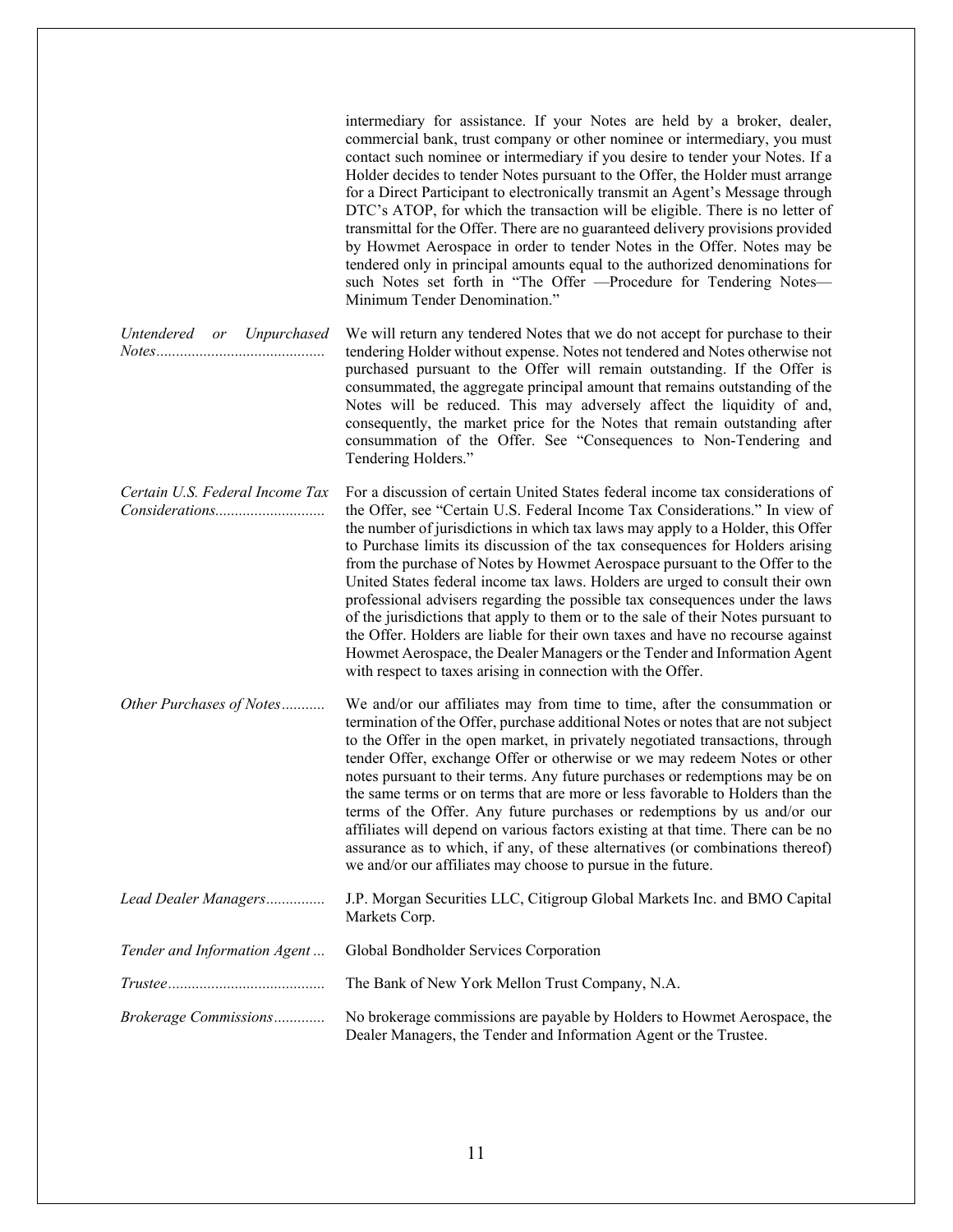## **HOWMET AEROSPACE INC.**

<span id="page-15-0"></span>Howmet Aerospace is a leading global provider of advanced engineered solutions for the aerospace and transportation industries. The Company's primary businesses focus on jet engine components, aerospace fastening systems, and titanium structural parts necessary for mission-critical performance and efficiency in aerospace and defense applications, as well as forged wheels for commercial transportation. With nearly 1,150 granted and pending patents, the Company's differentiated technologies enable lighter, more fuel-efficient aircraft to operate with a lower carbon footprint.

Howmet Aerospace is a Delaware corporation formerly known as Arconic Inc. and the successor to Alcoa Inc., a Pennsylvania corporation that was formed in 1888 and was formerly known as Aluminum Company of America. Our principal executive offices are located at 201 Isabella Street, Suite 200, Pittsburgh, Pennsylvania 15212-5872 and our telephone number is (412)-553-1940. We maintain a website at www.howmet.com. Information contained in or accessible through our website is not part of or incorporated by reference into this Offer to Purchase. Our website is included in this Offer to Purchase as an inactive textual reference only.

#### **The Debt Financing**

Contemporaneously with the commencement of the Offer, Howmet Aerospace commenced the Debt Financing. Our obligation to accept for purchase, and to pay for, Notes that are validly tendered and not validly withdrawn pursuant to the Offer is conditioned on the satisfaction or waiver by Howmet Aerospace of a number of conditions, including the Financing Condition. However, the Offer is not conditioned on any minimum amount of Notes being tendered. The Offer may be amended, extended or terminated individually by us in our sole discretion subject to applicable law. We may, but are not obligated to, use all or a portion of any remaining net proceeds from the Debt Financing to redeem all or a portion of the remaining Notes in accordance with the provisions of the Indenture.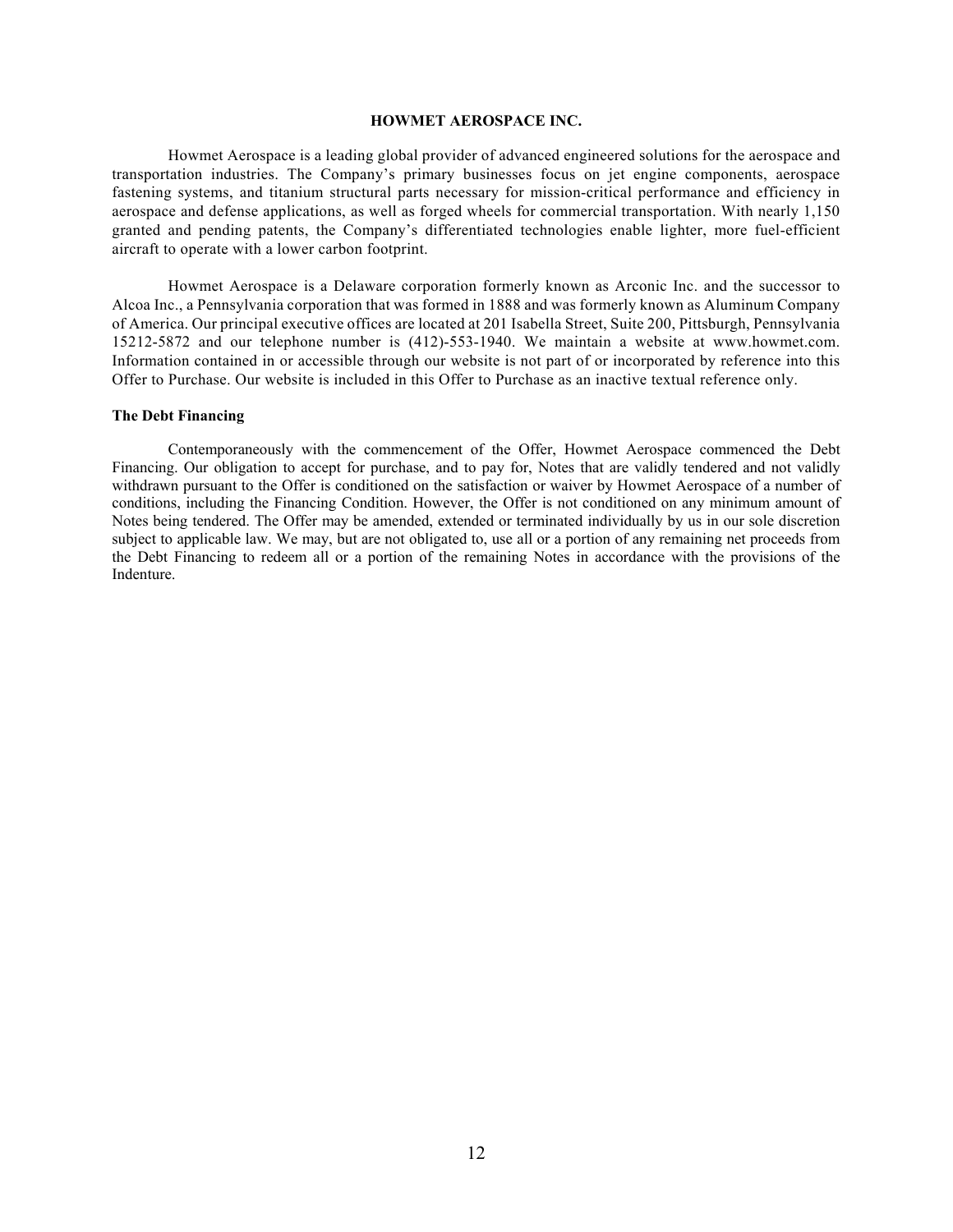## **THE OFFER**

#### <span id="page-16-0"></span>**General**

We are offering, subject to the terms and conditions of the Offer specified herein, to purchase for cash the Notes validly tendered and not validly withdrawn pursuant to the Offer on the applicable Settlement Date, subject to (i) the Cap Amount and (ii) possible pro rata allocation as described in this Offer to Purchase.

The Offer is subject to the satisfaction or waiver, in Howmet Aerospace's sole discretion, of all of the applicable conditions set forth under "—Conditions to the Offer," including the Financing Condition. Subject to compliance with applicable law, Howmet Aerospace reserves the right to extend the Early Tender Deadline or Expiration Date for the Offer from time to time for any reason, without extending the Withdrawal Deadline or otherwise reinstating withdrawal rights of Holders, and to terminate the Offer for any reason. See "—Expiration Date; Early Tender Deadline; Extensions; Amendments."

Notes purchased pursuant to the Offer will be paid for in same-day funds on the applicable Settlement Date. See "—Acceptance and Payment; Source of Funds."

#### **Purpose of the Offer**

The purpose of the Offer is to purchase the Notes and, when coupled with the Debt Financing, to enable Howmet Aerospace to extend the maturities of certain of its outstanding indebtedness. Any Notes that are accepted for purchase by us will be retired and canceled.

#### **Expiration Date; Early Tender Deadline; Extensions; Amendments**

The Offer will expire on the Expiration Date, which is currently expected to occur at midnight (end of day), New York City time, on September 15, 2021, unless extended, earlier expired or terminated by us in our sole discretion subject to applicable law, and, in the case of extension of the Expiration Date, will be such date to which the Expiration Date is extended. Tenders of Notes submitted after the Expiration Date will not be valid.

Holders wishing to receive the Total Consideration for their Notes must validly tender and not validly withdraw such Notes at or prior to the Early Tender Deadline, which is currently expected to occur at 5:00 p.m., New York City time, on August 31, 2021, unless extended by us in our sole discretion, in which case the Early Tender Deadline will be the date to which the Early Tender Deadline is extended.

If any condition to any Offer is not satisfied or waived by Howmet Aerospace prior to the Expiration Date, Howmet Aerospace expressly reserves the right to terminate the Offer prior to the Expiration Date and return the Notes tendered pursuant thereto. Howmet Aerospace expressly reserves the right, in its sole discretion, subject to applicable law, to (i) terminate the Offer prior to the Expiration Date and not accept for purchase any Notes not theretofore accepted for purchase, (ii) waive any and all of the conditions to the Offer, (iii) extend the Early Tender Deadline, Withdrawal Deadline, or Expiration Date, (iv) increase, decrease or eliminate the Cap Amount, (v) delay accepting the Notes pursuant to the Offer, subject to Rule 14e-1(c) under the Exchange Act or (vi) otherwise amend the terms of any Offer. In the case of any such extension, termination or amendment of the Offer, Howmet Aerospace will give oral (confirmed in writing) or written notice to the Tender and Information Agent. Howmet Aerospace may extend the Early Tender Deadline or the Expiration Date, or increase, decrease or eliminate the Cap Amount, in each case, without extending the Withdrawal Deadline or otherwise reinstating withdrawal rights of Holders, subject to applicable law.

If the Offer is terminated at any time, any Notes tendered pursuant to the Offer and not previously accepted and purchased will be promptly returned to the tendering Holders. In the event of a termination of the Offer, none of the Total Consideration, the Early Tender Premium or the Tender Consideration will be paid or become payable on such Notes. There can be no assurance that we will exercise our right to extend, terminate or amend the Offer. Irrespective of any amendment to the Offer, all Notes previously tendered pursuant to the Offer and not accepted for purchase will remain subject to the Offer and may be accepted thereafter for purchase by us, except when such acceptance is prohibited by law.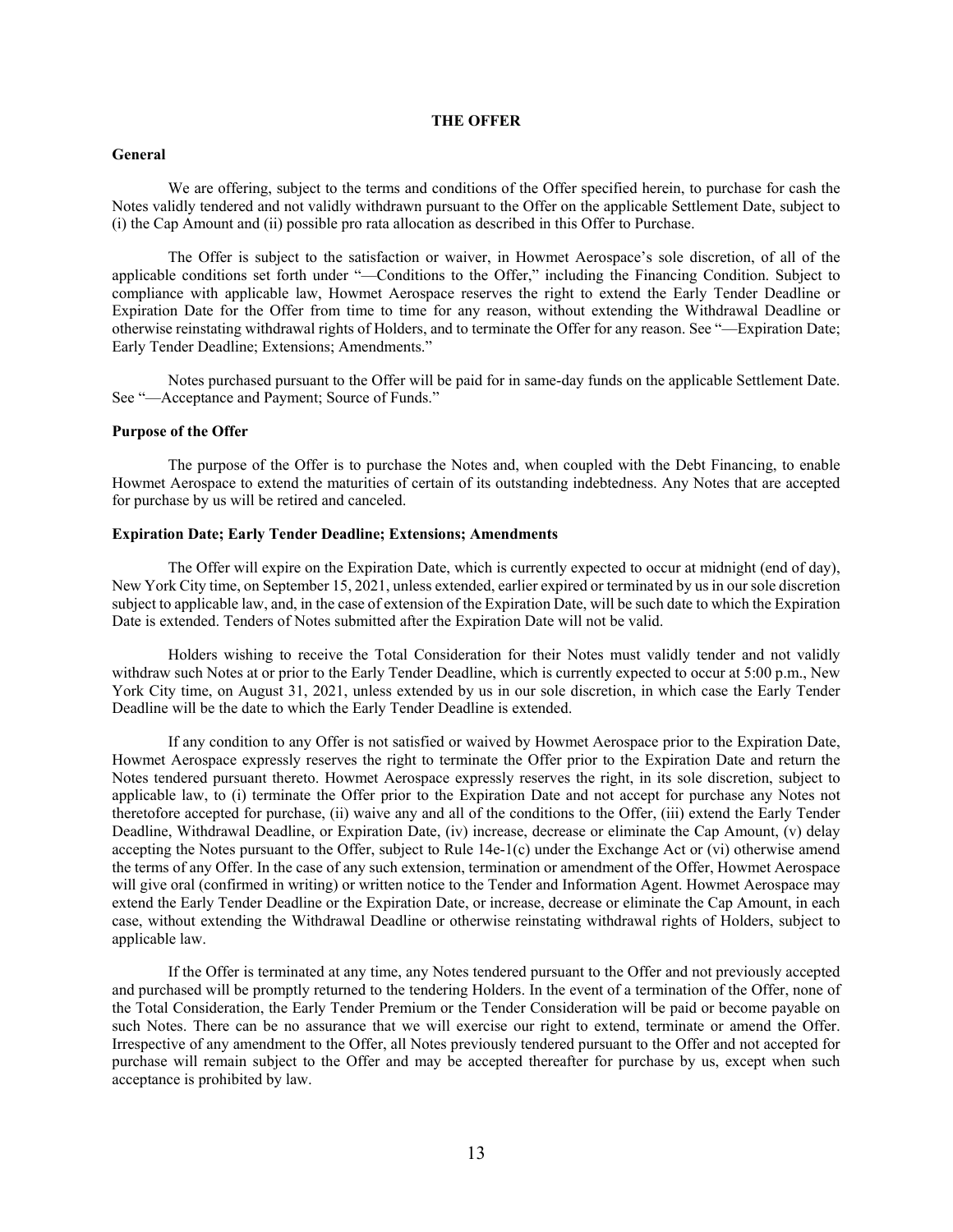We may extend the Early Tender Deadline, the Withdrawal Deadline or the Expiration Date for any purpose, including, without limitation, to permit the satisfaction or waiver of a condition to the Offer. Any extension, termination or amendment will be followed as promptly as practicable by a public announcement thereof, such announcement in the case of an extension of the Early Tender Deadline to be issued no later than 9:00 a.m., New York City time on the next business day after the previously scheduled Early Tender Deadline. Such announcement will state that we are extending such date for a specified period or on a daily basis. Without limiting the manner in which we may choose to make a public announcement of any extension, amendment or termination of the Offer, we will not have any obligation to publish, advertise or otherwise communicate any such public announcement, other than by issuing a press release or giving notice to the Tender and Information Agent and the Dealer Managers.

The minimum period during which the Offer will remain open following material changes in the terms of the Offer or in the information concerning the Offer will depend on the facts and circumstances of such change, including the materiality of the changes. If we make a material change in the terms of the Offer or the information concerning the Offer, we will disseminate additional materials concerning the Offer and extend the Offer to the extent required by applicable law. Please note that the terms of any extension of, or amendment of the terms of, the Offer may vary from the original terms of the Offer depending on such factors as prevailing interest rates and the principal amount of Notes subject to the Offer that have been previously tendered or otherwise purchased.

#### **Cap Amount; Pro Rata Allocation**

Our obligation to accept for purchase, and to pay for, Notes that are validly tendered and not validly withdrawn is subject to the Cap Amount.

If the aggregate principal amount of Notes validly tendered and not validly withdrawn in the Offer at or prior to the Early Tender Deadline exceeds the Cap Amount and we elect to have an Early Settlement Date, Notes tendered after the Early Tender Deadline and at or prior to the Expiration Date will not be eligible for purchase unless the Cap Amount is increased by us. There can be no assurance that any or all tendered Notes will be accepted for purchase. If purchasing all of the validly tendered and not validly withdrawn Notes on the Early Settlement Date would cause the Cap Amount to be exceeded on the Early Settlement Date, we will accept such Notes on a pro rata basis (rounded down to the nearest \$1,000 increment), so as not to exceed the Cap Amount. In the event that, as a result of the Cap Amount being exceeded at or prior to the Early Tender Deadline, no Notes tendered and not validly withdrawn after the Early Tender Deadline and at or prior to the Expiration Date will be accepted for payment.

In the event the aggregate principal amount of Notes accepted for payment on the Early Settlement Date, if any, does not exceed the Cap Amount, but the aggregate principal amount of Notes validly tendered and not validly withdrawn in the Offer at or prior to the Expiration Date exceeds the Cap Amount, we will accept Notes validly tendered and not validly withdrawn after the Early Tender Deadline for purchase, subject to the Cap Amount and proration.

In the event we choose not to exercise our option to have an Early Settlement Date and the aggregate principal amount of Notes validly tendered and not validly withdrawn at or prior to the Expiration Date exceeds the Cap Amount, Holders who validly tendered and did not validly withdraw Notes at or prior to the Early Tender Deadline will have their Notes accepted before any Notes of Holders who validly tendered and did not validly withdraw after the Early Tender Deadline and at or prior to the Expiration Date.

If proration is required, we will determine the applicable proration factor as soon as practicable after the Early Tender Deadline or the Expiration Date, as applicable, and after giving effect to any increase or decrease in, or elimination of, the Cap Amount, and will announce the results of such proration as described below. If, as a result of Howmet Aerospace's pro rata acceptance of tendered Notes, Howmet Aerospace would be required to accept from one or more tendering Holders Notes in a principal amount that is not an integral multiple of \$1,000, Howmet Aerospace will round the principal amount of the Notes down to the nearest integral multiple of \$1,000. If the principal amount of Notes that are not accepted for purchase and are to be returned as a result of proration would result in less than the minimum denomination being returned to a Holder, Howmet Aerospace will either accept or reject all of such Holder's validly tendered and not validly withdrawn Notes. For information on such minimum denominations, see "—Procedure for Tendering Notes—Minimum Tender Denomination."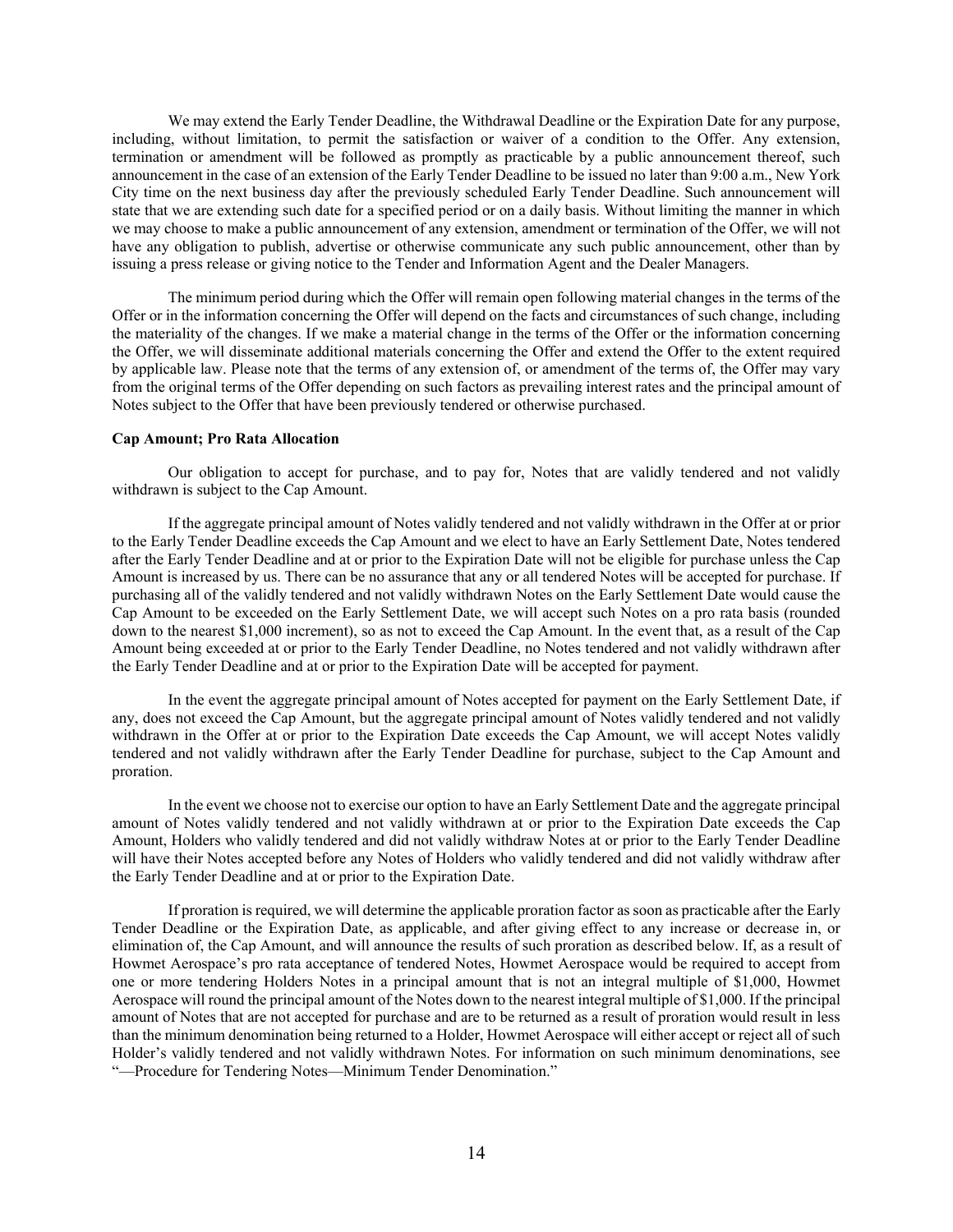We reserve the right, subject to applicable law, but are under no obligation, to increase, decrease or eliminate the Cap Amount in our sole discretion and at any time, without extending the Early Tender Deadline or the Withdrawal Deadline for the Offer or otherwise reinstating withdrawal or revocation rights of Holders of Notes. As a result, Holders should not tender Notes that they do not wish to be purchased in the Offer.

The Offer is not conditioned on any minimum amount of Notes being tendered. Unless we receive tenders of Notes at or prior to the Early Tender Deadline that exceed the Cap Amount, we will not be able to definitively determine whether the Offer is oversubscribed or what the effects of proration may be until after the Expiration Date.

#### **Total Consideration; Tender Consideration**

Subject to the terms and conditions of the Offer, the consideration for each \$1,000 principal amount of Notes validly tendered and accepted for purchase pursuant to the Offer will be the Tender Consideration as set forth in the table on the front cover of this Offer to Purchase. Holders of Notes that are validly tendered and not validly withdrawn at or prior to the Early Tender Deadline and accepted for purchase pursuant to the Offer will receive the Tender Consideration plus the Early Tender Premium as set forth in the table on the front cover of this Offer to Purchase, subject to the terms and conditions of the Offer. Holders of Notes that are validly tendered and not validly withdrawn after the Early Tender Deadline but before the Expiration Date and accepted for purchase pursuant to the Offer will receive the Tender Consideration, but not the Early Tender Premium. Tenders of Notes submitted after the Expiration Date will not be valid.

In addition to the Tender Consideration or the Total Consideration, as applicable, all Holders of Notes accepted for purchase pursuant to the Offer will, on the applicable Settlement Date, also receive Accrued Interest on those Notes from the last interest payment date with respect to those Notes to, but not including, the applicable Settlement Date.

For avoidance of doubt, interest will cease to accrue on the applicable Settlement Date for all Notes accepted in the Offer on such Settlement Date.

## **Under no circumstances will any additional interest be payable because of any delay in the transmission of funds to Holders by DTC**.

Howmet Aerospace will determine the applicable Accrued Interest payable in connection with the Offer, and its determination will be final and binding, absent manifest error.

## **Withdrawal of Tenders**

Except as otherwise provided herein, tenders of Notes pursuant to the Offer are irrevocable. Withdrawal of Notes may only be accomplished in accordance with the following procedures.

Tenders of Notes pursuant to the Offer may be validly withdrawn at any time at or prior to the Withdrawal Deadline by following the procedures described herein, but, except as provided herein or required by applicable law, may not be validly withdrawn thereafter, unless extended by us in our sole discretion. With respect to the Offer, if a Holder validly withdraws previously tendered Notes, the Holder will not receive the Early Tender Premium, unless such Notes are re-tendered at or prior to the Early Tender Deadline, and if such Notes are re-tendered after the Early Tender Deadline and at or prior to the Expiration Date, the Holder will only be entitled to receive the Tender Consideration. In the Offer, the Total Consideration will be payable only to Holders who validly tender and do not validly withdraw their Notes at or prior to the Early Tender Deadline. See "—Total Consideration; Tender Consideration."

If Howmet Aerospace extends the Offer, is delayed in its acceptance for purchase of Notes or is unable to purchase Notes validly tendered and not validly withdrawn pursuant to the Offer for any reason, subject to Rule 14e-1(c) under the Exchange Act, then, without prejudice to Howmet Aerospace's rights under the Offer, the Tender and Information Agent may nevertheless, on Howmet Aerospace's behalf, retain tendered Notes, and such Notes may not be withdrawn except to the extent the Holder is entitled to withdrawal rights described herein.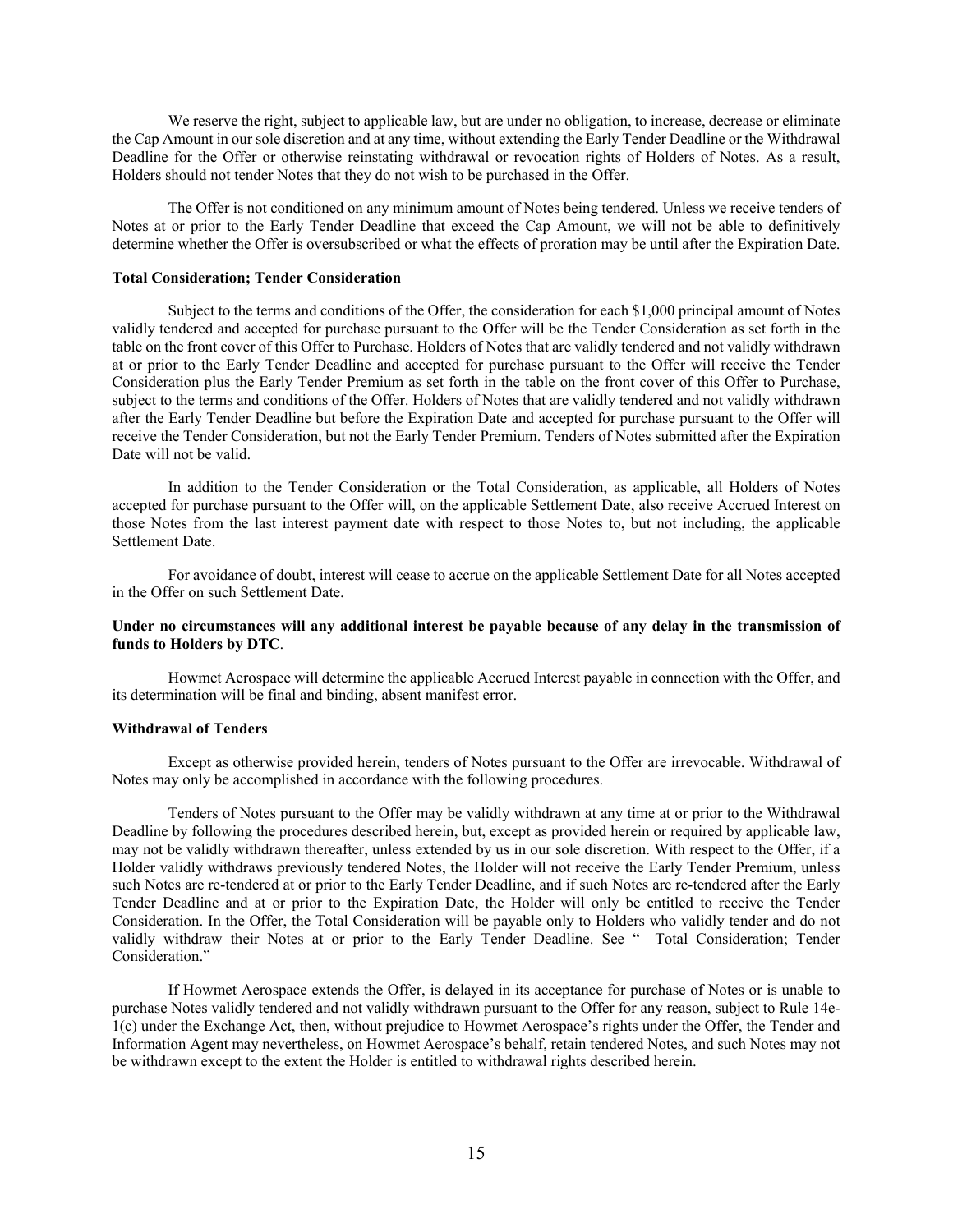For a withdrawal of a tender of a Note pursuant to the Offer to be effective, the Tender and Information Agent must timely receive a written or facsimile notice of withdrawal at one of its addresses set forth on the last page of this Offer to Purchase, or a properly transmitted "Request Message" through ATOP must be received by the Tender and Information Agent, in each case before the Withdrawal Deadline. The withdrawal notice must:

- specify the name of the DTC participant for whose account such Notes were tendered and such DTC participant's account number at DTC to be credited with the withdrawn Notes;
- contain a description of the Notes to be withdrawn, including the aggregate principal amount represented by such Notes; and
- be submitted through DTC's ATOP system by such DTC participant in the same manner as the DTC participant's name is listed on the applicable Agent's Message or be accompanied by evidence satisfactory to Howmet Aerospace that the person withdrawing the tender has succeeded to the beneficial ownership of the Notes.

Withdrawal of tenders of Notes may not be rescinded, and any Notes validly withdrawn will thereafter be deemed not validly tendered for purposes of the Offer. Validly withdrawn Notes may, however, be re-tendered pursuant to the Offer by again following the procedures described in "—Procedure for Tendering Notes" below at any time at or prior to the Expiration Date. Withdrawals of tenders of Notes can only be accomplished in accordance with such procedures.

We reserve the right, subject to applicable law, but are under no obligation, to increase, decrease or eliminate the Cap Amount in our sole discretion and at any time, without extending the Early Tender Deadline or the Withdrawal Deadline for the Offer or otherwise reinstating withdrawal or revocation rights of Holders of Notes. As a result, Holders should not tender Notes that they do not wish to be purchased in the Offer.

#### **Acceptance and Payment; Source of Funds**

We reserve the right to, but are under no obligation to, at any time after the Early Tender Deadline and before the Expiration Date, accept for purchase Notes that have been validly tendered and not validly withdrawn at or prior to the Early Tender Deadline by exercising our option to have an Early Settlement Date, subject to the Cap Amount and all conditions to the Offer having been satisfied or waived by us.

If we choose to exercise our option to have an Early Settlement Date, we will purchase any remaining Notes that have been validly tendered and not validly withdrawn after the Early Tender Deadline and at or prior to the Expiration Date, subject to the Cap Amount and all conditions to the Offer having been satisfied or waived by us, on the Final Settlement Date.

If we choose not to exercise our option to have an Early Settlement Date, we will purchase all Notes that have been validly tendered and not validly withdrawn at or prior to the Early Tender Deadline or the Expiration Date, as applicable, subject to the Cap Amount and all conditions to the Offer having been satisfied or waived by us, on the Final Settlement Date.

In the event we choose not to exercise our option to have an Early Settlement Date and the aggregate principal amount of Notes validly tendered and not validly withdrawn at or prior to the Expiration Date exceeds the Cap Amount, Holders who validly tendered and did not validly withdraw Notes at or prior to the Early Tender Deadline will have their Notes accepted before any Notes of Holders who validly tendered and did not validly withdraw after the Early Tender Deadline and at or prior to the Expiration Date.

For purposes of the Offer, Howmet Aerospace will be deemed to have accepted for purchase Notes tendered pursuant to the Offer if, as and when Howmet Aerospace provides oral (confirmed in writing) or written notice to the Tender and Information Agent of its acceptance for purchase of such Notes. DTC will act as agent for the tendering Holders for the purpose of receiving payments from Howmet Aerospace and transmitting such payments to the tendering Holders. Thus, Howmet Aerospace will pay for Notes accepted for purchase pursuant to the Offer by depositing same-day funds with DTC, upon the direction of the Tender and Information Agent, at or prior to the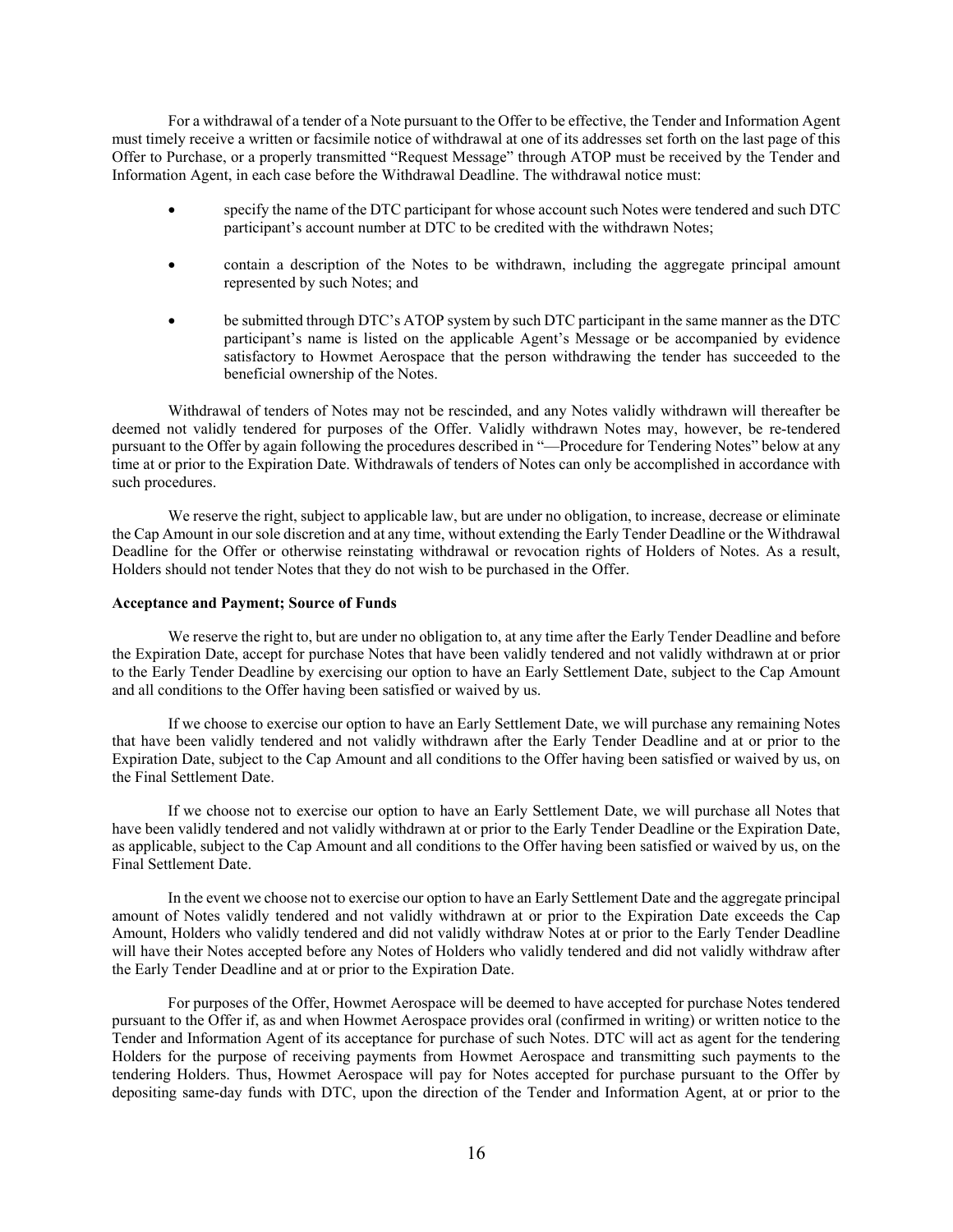## applicable Settlement Date. **Under no circumstances will any additional interest be payable by Howmet Aerospace because of any delay in the transmission of funds from DTC to the tendering Holders**.

In the event that the Offer is terminated prior to the Expiration Date, neither the Total Consideration nor the Tender Consideration, as the case may be, will be paid or become payable to Holders who have tendered their Notes in connection with the Offer. If any previously tendered Notes are not purchased pursuant to any Offer for any reason, such Notes not purchased will be returned promptly to the tendering Holder after the expiration or termination of the Offer (specifically, Notes tendered by book-entry transfer will be promptly credited to the account maintained at DTC from which such Notes were delivered).

Howmet Aerospace intends to fund the purchase of the Notes pursuant to the Offer with net proceeds from the Debt Financing. Allocations in such Debt Financing will be determined by Howmet Aerospace and the underwriters for such Debt Financing based on a number of different factors, which may include the size and timing of such investor's indication of interest in such Debt Financing and the Offer.

#### **Position of Howmet Aerospace and Other Parties Concerning the Offer**

None of Howmet Aerospace, the Tender and Information Agent, the Dealer Managers or the Trustee (nor any of their respective directors, officers, employees or affiliates) makes any recommendation as to whether Holders should tender their Notes pursuant to the Offer, and no one has been authorized by any of them to make such a recommendation. Holders must make their own decisions as to whether to tender their Notes, and, if so, the principal amount of Notes to tender.

#### **Conditions to the Offer**

*Financing Condition*. Our obligation to accept for purchase, and to pay for, Notes that are validly tendered and not validly withdrawn pursuant to the Offer is subject to the Financing Condition. The satisfaction of this condition requires (1) the entry by Howmet Aerospace at or prior to the Expiration Date (or Early Tender Deadline, if Howmet Aerospace elects to have an early settlement) into a definitive contract providing for the receipt by Howmet Aerospace, on terms satisfactory to it in its sole discretion subject to applicable law, of a minimum of \$700,000,000 in gross proceeds from the Debt Financing and (2) the receipt by Howmet Aerospace at or prior to the Final Settlement Date (or Early Settlement Date (as defined herein), if Howmet Aerospace elects to have an early settlement) of a minimum of \$700,000,000 in gross proceeds from the Debt Financing upon fulfillment of customary conditions.

*General Conditions*. In addition to the Financing Condition, and notwithstanding any other provision of any Offer, the Offer is severally conditioned on there not existing (i) in the reasonable judgment of Howmet Aerospace, any actual or threatened legal impediment (including a default under an agreement, indenture or other instrument or obligation to which Howmet Aerospace or one of its affiliates is party or by which it is bound) to the purchase of the Notes pursuant to the Offer or (ii) any change or development, including a prospective change or development, that, in the reasonable judgment of Howmet Aerospace has or may have a material adverse effect on Howmet Aerospace or its affiliates, the market prices of the Notes or the values of the Notes to Howmet Aerospace.

For the avoidance of doubt, the foregoing conditions (i) and (ii) shall be read to include, without limitation, the following several conditions for the Offer:

1. there shall not have been threatened, instituted or pending any action, proceeding, investigation (whether formal or informal), claim or counterclaim by any government or governmental, regulatory or administrative agency or authority or tribunal or any other person, domestic or foreign, or before any court, authority, agency or tribunal, that (A) challenges the acquisition of the Notes pursuant to the Offer or may prohibit, prevent, restrict, limit or delay closing of the Offer or otherwise in any manner relates to or affects the Offer or (B) in the reasonable judgment of Howmet Aerospace, could materially or adversely affect Howmet Aerospace or its affiliates, or otherwise materially impair in any way the contemplated future conduct of the business, operations, properties, condition (financial or otherwise), assets, liabilities or prospects of Howmet Aerospace or any of its affiliates or materially impair the Offer's contemplated benefits to Howmet Aerospace or its affiliates;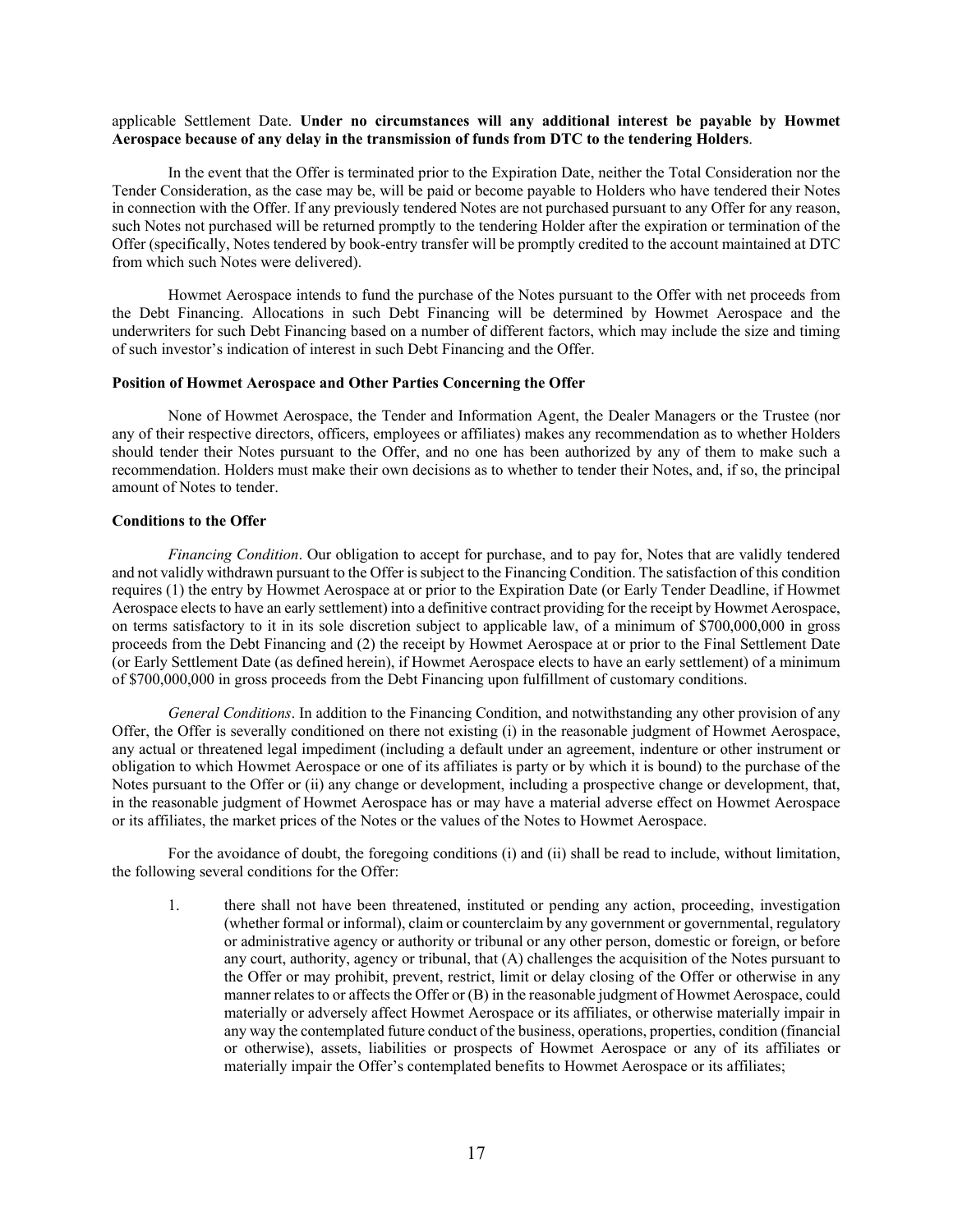- 2. there shall not have been any action threatened, pending or taken, or approval withheld, or any statute, rule, regulation, judgment, order or injunction threatened, proposed, sought, promulgated, enacted, entered, issued, amended, enforced or deemed to be applicable to the Offer or Howmet Aerospace or any of its affiliates, by any legislative body, court, authority, agency or tribunal which, in Howmet Aerospace's sole judgment, would or might directly or indirectly (A) make the acceptance for purchase of, or payment for, the Notes illegal or otherwise restrict or prohibit consummation of the Offer, (B) delay or restrict the ability of Howmet Aerospace, or render Howmet Aerospace unable, to accept for purchase or pay for the Notes, (C) materially impair the contemplated benefits of the Offer to Howmet Aerospace or any of its affiliates or (D) materially affect Howmet Aerospace or its affiliates, or otherwise materially impair in any way the contemplated future conduct of the business of Howmet Aerospace or any of its affiliates;
- 3. there shall not have occurred (A) any general suspension of trading in, or limitation on prices for, securities on any United States or European national securities exchange or in the over-the-counter market or financial markets, or any major disruption of settlements of securities or clearance services in the United States or abroad, (B) any change in the general political, market (including the trading market for debt securities), economic or financial condition in the United States or abroad that, in the sole judgment of Howmet Aerospace, could have a material adverse effect on the business, condition (financial or other), income, operations or prospects of Howmet Aerospace or its affiliates, Howmet Aerospace's or its affiliates' ability to obtain financing generally, any material adverse change in the market prices of the Notes or the values of the Notes to Howmet Aerospace, (C) the declaration of a banking moratorium or any suspension of payments in respect of banks in the United States or abroad, or any limitation on, or any event which, in Howmet Aerospace's sole judgment, might affect, the extension of credit by lending institutions in the United States, (D) the commencement or escalation of war, armed hostilities, terrorist acts or any other international or national calamity directly or indirectly involving the United States, (E) any significant adverse change in the price of the Notes in the United States or other major securities or financial markets or (F) in the case of any of the foregoing existing at the time of the commencement of the Offer, in Howmet Aerospace's sole judgment, a material acceleration or worsening thereof; and
- 4. the Trustee shall not have objected in any respect to or taken any action that could, in the sole judgment of Howmet Aerospace, adversely affect the closing of the Offer or the making of the Offer (including the validity or effectiveness of the procedures used by us) or the acceptance for purchase of, or payment for, the Notes tendered pursuant to the Offer.

The foregoing conditions, including the Financing Condition, are for the sole benefit of Howmet Aerospace and may be asserted by Howmet Aerospace regardless of the circumstances giving rise to such condition or may be waived by Howmet Aerospace in whole or in part at any time and from time to time in its sole discretion. If any condition to any Offer is not satisfied or waived by Howmet Aerospace prior to the Early Settlement Date or the Expiration Date, as applicable, Howmet Aerospace reserves the right, but shall not be obligated, subject to applicable law, (i) to terminate the Offer and return the applicable Notes tendered pursuant thereto to the tendering Holders, (ii) to waive all unsatisfied conditions and accept for purchase and purchase all Notes that are validly tendered pursuant thereto and not validly withdrawn at or prior to the Early Settlement Date or Expiration Date, as applicable, (iii) to extend the Offer and retain the Notes that have been tendered pursuant thereto during the period for which the Offer is extended or (iv) to amend the Offer in any respect (including, without limitation, to change the Total Consideration or Tender Consideration, as applicable).

Our failure at any time to exercise any of the foregoing rights will not be deemed a waiver of any other right and each right will be deemed an ongoing right that may be asserted at any time and from time to time. The Offer is not conditioned on any minimum amount of Notes being tendered.

#### **Procedure for Tendering Notes**

The tendering of Notes in the Offer will be deemed to have occurred upon receipt by the Tender and Information Agent via DTC of a valid Agent's Message submitted in accordance with the requirements of DTC. The receipt of such Agent's Message by DTC will be acknowledged in accordance with the standard practices of DTC.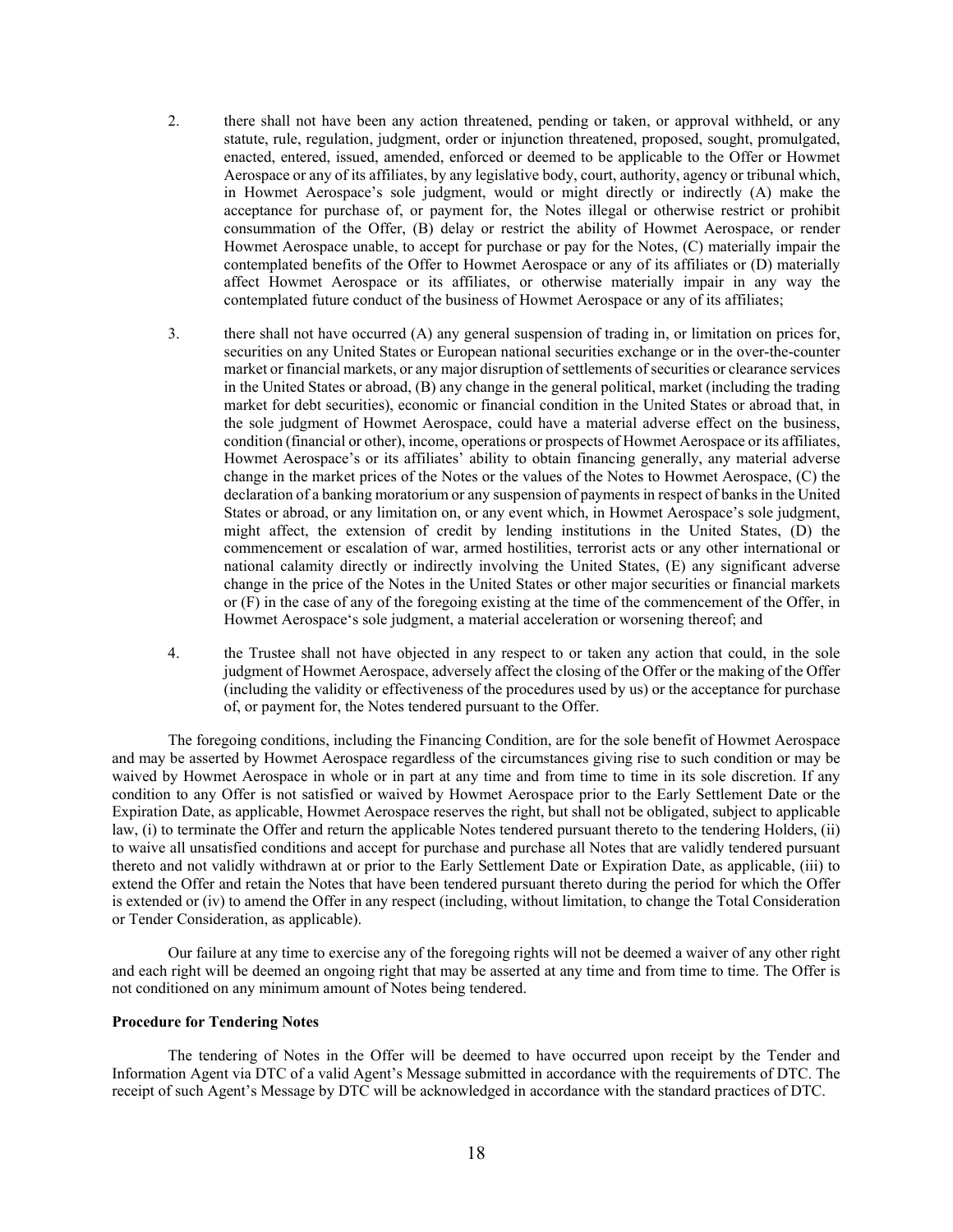To tender Notes in the Offer, a Holder must deliver, or arrange to have delivered on its behalf, via DTC and in accordance with the requirements of DTC, a valid Agent's Message that is received in each case by the Tender and Information Agent at or prior to the Early Tender Deadline (in order to be eligible to receive the Total Consideration) or the Expiration Date (in order to be eligible to receive the Tender Consideration). Tenders of Notes submitted after the Expiration Date will not be valid. There is no letter of transmittal for the Offer.

Only a Direct Participant in DTC may submit an Agent's Message. If a Holder is not a Direct Participant in DTC and holds its Notes through a broker, dealer, commercial bank, trust company or other nominee or intermediary, such Holder must contact the relevant nominee or intermediary to instruct such nominee or intermediary to submit an Agent's Message on its behalf. In the event that the relevant nominee or intermediary is unable to submit an Agent's Message on its behalf by one of the methods described herein, the Holder should contact the Tender and Information Agent for assistance in submitting its Agent's Message. There can be no assurance that the Tender and Information Agent will be able to assist any such Holders in successfully submitting an Agent's Message.

Holders who are not Direct Participants are advised to check with the relevant nominee or intermediary through which they hold Notes for the deadline by when such nominee or intermediary would require to receive instructions from a Holder in order for that Holder to be able to participate in, or (in the limited circumstances in which withdrawals are permitted) withdraw their instruction to participate in, the Offer. The deadlines set by any such nominee or intermediary and DTC for the submission and withdrawal of an Agent's Message will be earlier than the relevant deadlines specified in this Offer to Purchase.

Holders must take the appropriate steps through DTC so that no transfers may be effected in relation to such tendered Notes at any time after the date of submission of such Agent's Message, in accordance with the requirements of DTC and the deadlines required by DTC. Each Direct Participant will be deemed to consent to have DTC provide details concerning such Direct Participant's identity to the Tender and Information Agent (and for such Tender and Information Agent to provide such details to Howmet Aerospace and the Dealer Managers, and their respective legal advisers).

The Tender and Information Agent will establish one or more accounts at DTC for purposes of the Offer promptly after commencement of the Offer. All Holders must arrange for a Direct Participant in DTC to electronically transmit the Agent's Message through DTC's ATOP, for which the Offer will be eligible. Any Direct Participant in DTC may make a book-entry delivery of Notes by causing DTC to transfer Notes in the participant's account to the Tender and Information Agent's account at DTC in accordance with DTC's ATOP procedures. DTC will then send an Agent's Message to the Tender and Information Agent. There is no letter of transmittal for the Offer.

An "*Agent's Message*" is a message, transmitted by DTC, received by the Tender and Information Agent and forming part of the book-entry confirmation, which states that DTC has received from the tendering participant an express acknowledgement stating: (i) the aggregate principal amount of Notes validly tendered by such participant, (ii) that such participant has received this Offer to Purchase and agrees to be bound by the terms and conditions of the Offer as set forth in this Offer to Purchase, and (iii) that Howmet Aerospace may enforce such terms and conditions against such participant.

Although transfer of the Notes may be effected through book-entry at DTC, an Agent's Message must be transmitted by DTC and received by the Tender and Information Agent at or prior to the Early Tender Deadline (in order to be eligible to receive the Total Consideration) or after that date but at or prior to the Expiration Date (in order to be eligible to receive the Tender Consideration) in order to validly tender Notes pursuant to the Offer. Notes tendered will be held to the order of the Tender and Information Agent until the earlier of the time of settlement on the applicable Settlement Date or the termination of the Offer, in which case such Notes will be promptly returned to the tendering Holders.

There are no guaranteed delivery procedures applicable to the Offer. Holders who intend to tender their Notes at or prior to the Early Tender Deadline or the Expiration Date, as applicable, should allow sufficient time for completion of DTC's ATOP procedures during the normal business hours of DTC on such date.

*General*. The tender of Notes by a Holder pursuant to the procedures set forth above will constitute a binding agreement between such Holder and Howmet Aerospace in accordance with the terms and subject to the conditions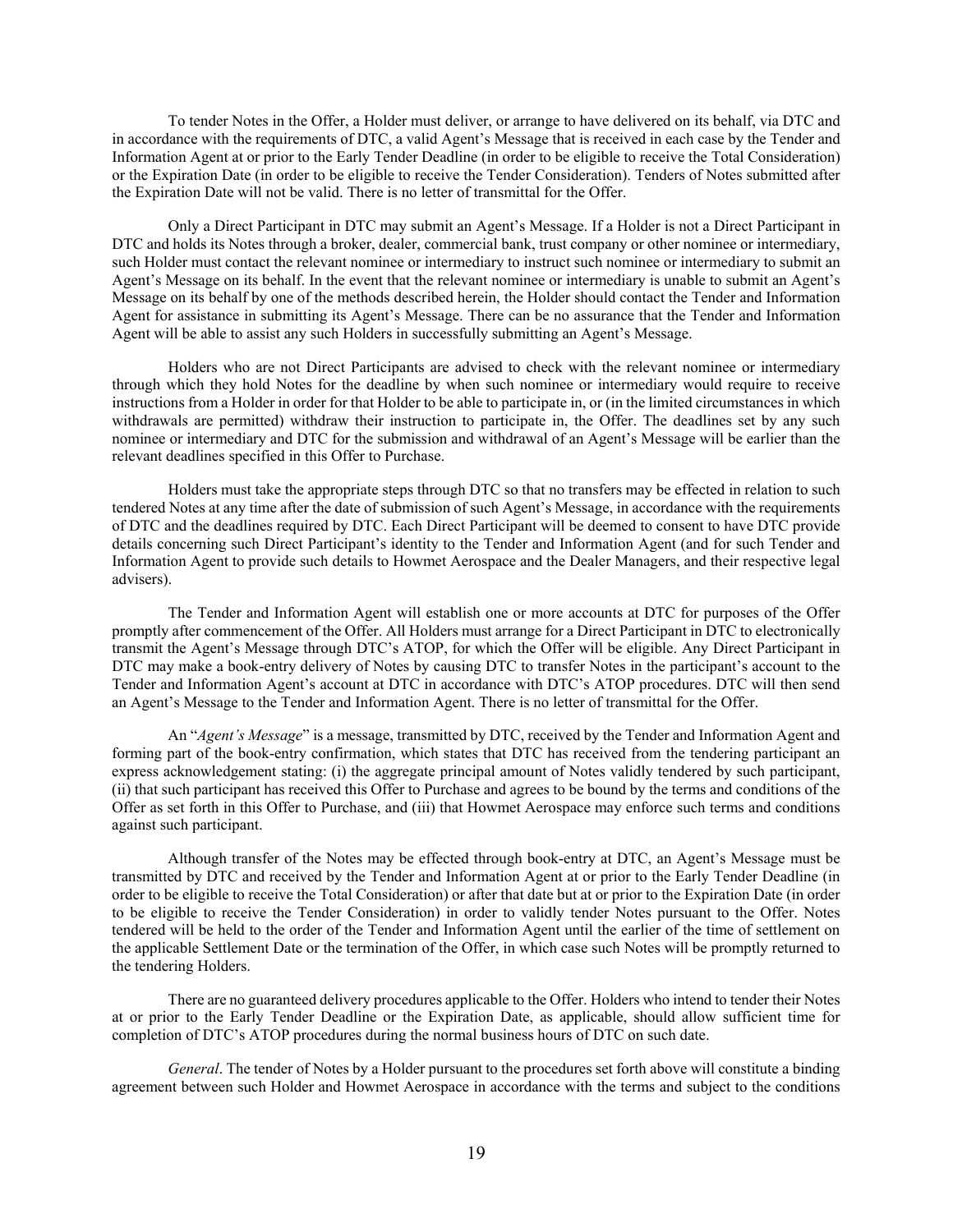set forth herein, which agreement will be governed by, and construed in accordance with, the laws of the State of New York.

No alternative, conditional or contingent tenders of Notes will be accepted pursuant to the Offer. Howmet Aerospace, in its sole discretion, will determine all questions as to the form of documents and validity, eligibility, including time of receipt, acceptance for purchase and withdrawal of tendered Notes, and such determinations will be final and binding. Howmet Aerospace reserves the absolute right to reject any and all tenders of Notes that it determines are not in proper form or the acceptance for purchase of or purchase of which may, in the opinion of Howmet Aerospace's counsel, be unlawful. Howmet Aerospace also reserves the absolute right in its sole discretion to waive any of the conditions of the Offer or any defect or irregularity in the tender of Notes of any particular Holder, whether or not similar defects or irregularities are waived in the case of other Holders. Howmet Aerospace's interpretation of the terms and conditions of the Offer will be final and binding. No tender or notice of withdrawal will be deemed to have been validly made until all defects or irregularities have been cured or waived by Howmet Aerospace. None of Howmet Aerospace, the Dealer Managers, the Tender and Information Agent, the Trustee or any other person will be under any duty to give notification of any defects or irregularities in tenders or any notices of withdrawal or will incur any liability for failure to give any such notification.

*Representations, Warranties and Undertakings*. By tendering Notes pursuant to this Offer to Purchase, the Holder is deemed to represent, warrant and undertake to Howmet Aerospace, the Dealer Managers, the Tender and Information Agent and the Trustee that:

- 1. the tendering Holder has received this Offer to Purchase, has reviewed, accepts and agrees to be bound by the terms and conditions of the Offer, and Howmet Aerospace may enforce such agreement against such Holder, all as described in this Offer to Purchase ;
- 2. the Notes are, at the time of acceptance, and will continue to be, until the payment on the applicable Settlement Date, or the termination or withdrawal of the Offer, or, in the case of Notes in respect of which the tender has been withdrawn, the date on which such tender is validly withdrawn, held by it;
- 3. the tendering Holder acknowledges that all authority conferred or agreed to be conferred pursuant to these representations, warranties and undertakings and every obligation of the tendering Holder shall be binding upon the successors, assigns, heirs, executors, administrators, trustee in bankruptcy and legal representatives of the tendering Holder and shall not be affected by, and shall survive, the death or incapacity of the tendering Holder;
- 4. the tendering Holder has full power and authority to tender, sell, assign and transfer the tendered Notes;
- 5. the Notes will, on the applicable Settlement Date, be transferred by such tendering Holder to Howmet Aerospace in accordance with the terms of the Offer, and Howmet Aerospace will acquire good, marketable and unencumbered title thereto, with full title guarantee free from all liens, restrictions, charges and encumbrances, not subject to any adverse claim or right, and together with all rights attached thereto and the tendering Holder will, upon request, execute and deliver any additional documents deemed by the Tender and Information Agent or Howmet Aerospace to be necessary or desirable to complete the sale, assignment and transfer of the Notes tendered;
- 6. it is not a person to whom it is unlawful to make an invitation pursuant to the Offer under applicable securities laws, it has not distributed or forwarded this Offer to Purchase or any other documents or materials relating to the Offer to any such person(s) and it has (before submitting, or arranging for the submission on its behalf, as the case may be, of the Agent's Message in respect of the Notes it is tendering for purchase) complied with all laws and regulations applicable to it for the purposes of its participation in the Offer;
- 7. it acknowledges that it has a net long position in the Notes being tendered within the meaning of Rule 14e-4 (promulgated under the Exchange Act) and the tender of such Notes complies with Rule 14e-4;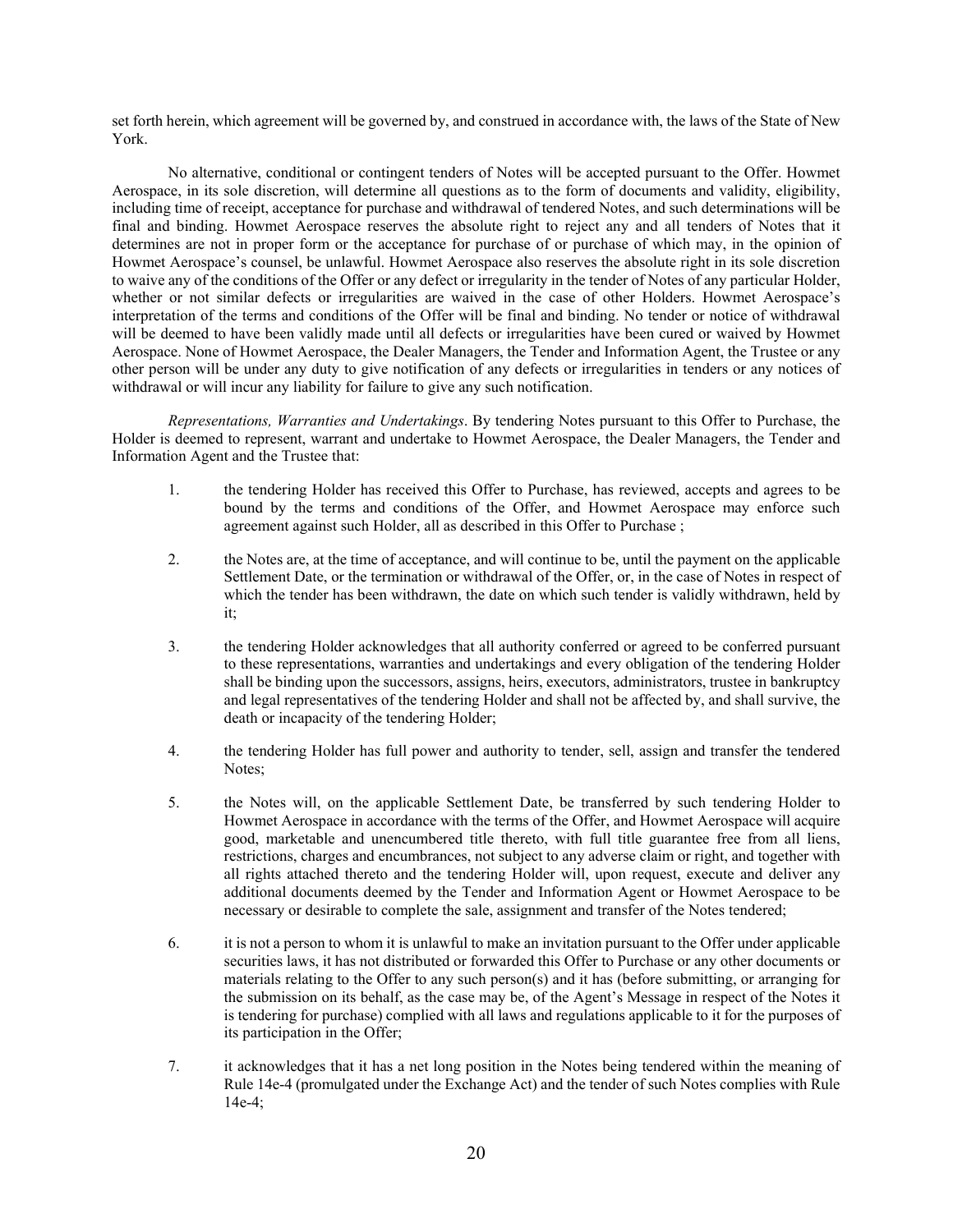- 8. it acknowledges that Howmet Aerospace, in its sole discretion, will determine all questions as to the form of documents and validity, eligibility, including time of receipt, acceptance for purchase and withdrawal of tendered Notes, and such determinations will be final and binding, that Howmet Aerospace reserves the absolute right to reject any and all tenders of Notes that it determines are not in proper form or the acceptance for purchase of or purchase of which may, in the opinion of Howmet Aerospace's counsel, be unlawful, that Howmet Aerospace also reserves the absolute right in its sole discretion to waive any of the conditions of the Offer or any defect or irregularity in the tender of Notes of any particular Holder, whether or not similar defects or irregularities are waived in the case of other Holders, that Howmet Aerospace's interpretation of the terms and conditions of the Offer will be final and binding and that none of Howmet Aerospace, the Dealer Managers, the Tender and Information Agent, the Trustee or any other person will be under any duty to give notification of any defects or irregularities in tenders or any notices of withdrawal or will incur any liability for failure to give any such notification;
- 9. if the Notes tendered are accepted for purchase by Howmet Aerospace (i) the Total Consideration and the Tender Consideration, as the case may be, if any, will be paid in U.S. dollars and will be deposited by Howmet Aerospace, upon the Tender and Information Agent's instructions, with DTC on the applicable Settlement Date on behalf of the tendering Holders entitled thereto; (ii) on receipt of such cash amounts, DTC will make payments promptly to the accounts of the relevant Holders; and (iii) payment of such cash amounts to DTC, upon the direction of the Tender and Information Agent, will discharge the obligation of Howmet Aerospace to such tendering Holder in respect of the payment of the cash amounts, and no additional amounts shall be payable to the tendering Holder in the event of a delay in the payment of such cash amounts by DTC or an intermediary to the Holder; and
- 10. the tendering Holder will, upon request, execute and deliver any documents deemed by the Tender and Information Agent or Howmet Aerospace to be reasonably necessary or desirable to complete the sale, assignment and transfer of the Notes tendered.

By tendering Notes as set forth herein, and subject to and effective upon acceptance for purchase of, and payment for, the Notes tendered therewith, a tendering Holder (i) irrevocably sells, assigns and transfers to, Howmet Aerospace all right, title and interest in and to all of the Notes tendered thereby and accepted for purchase pursuant to the terms hereof, (ii) waives any and all other rights with respect to the Notes (including, without limitation, the tendering Holder's waiver of any existing or past defaults and their consequences in respect of the Notes and the indenture relating to such Notes, as applicable), (iii) releases and discharges Howmet Aerospace, the Trustee and each of their respective affiliates from any and all claims such Holder may have now, or may have in the future, arising out of, or related to, such Notes, including, without limitation, any claims that such Holder is entitled to receive additional principal or interest payments with respect to such Notes or to participate in any repurchase, redemption or defeasance of the Notes, and (iv) irrevocably constitutes and appoints the Tender and Information Agent, or DTC, as the case may be, as the true and lawful agent and attorney-in-fact of such Holder (with full knowledge that the Tender and Information Agent also acts as the agent of Howmet Aerospace in connection with Offer) with respect to any such tendered Notes, with full power of substitution and resubstitution (such power of attorney being deemed to be an irrevocable power coupled with an interest) to (a) transfer ownership of such Notes on the account books maintained by DTC, together with all accompanying evidences of transfer and authenticity, to Howmet Aerospace, (b) present such Notes for transfer on the relevant security register, and (c) receive all benefits or otherwise exercise all rights of beneficial ownership of such Notes (except that the Tender and Information Agent will have no rights to, or control over, funds from Howmet Aerospace, except as agent for the tendering Holders, for the applicable Total Consideration or Tender Consideration, as the case may be, plus the applicable Accrued Interest, of Notes tendered pursuant to the Offer, as determined pursuant to the terms of this Offer to Purchase, for any tendered Notes that are purchased by Howmet Aerospace).

**By tendering Notes pursuant to the Offer, the Holder will be deemed to have agreed that the delivery and surrender of the Notes is not effective, and the risk of loss of the Notes does not pass to the Tender and Information Agent, until receipt by the Tender and Information Agent of a properly transmitted Agent's Message together with all accompanying evidences of authority and any other required documents in form satisfactory to Howmet Aerospace.**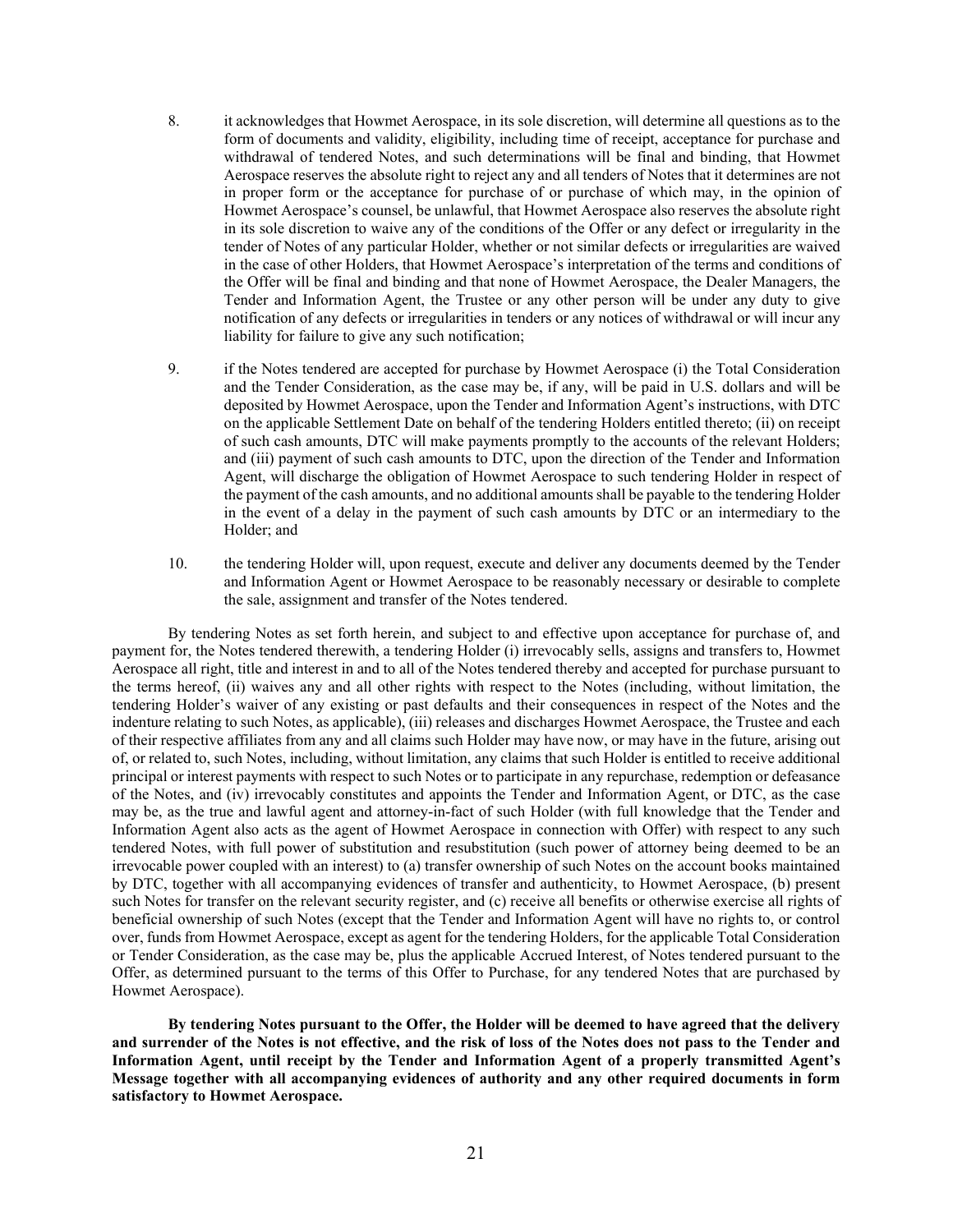*Compliance with "Short Tendering" Rule.* It is a violation of Rule 14e-4 under the Exchange Act for a person, directly or indirectly, to tender securities in a partial tender offer for his own account unless the person so tendering securities (i) has a net long position equal to or greater than the aggregate principal amount of the securities being tendered and (ii) will cause such securities to be delivered in accordance with the terms of the tender offer. Rule 14e-4 provides a similar restriction applicable to the tender or guarantee of a tender on behalf of another person.

A tender of Notes in the Offer under any of the procedures described above will constitute a binding agreement between the tendering Holder and Howmet Aerospace with respect to the Offer on the terms and subject to the conditions to the Offer, including the tendering Holder's acceptance of the terms and conditions to the Offer, as well as the tendering Holder's representation and warranty that (i) such Holder has a net long position in the Notes being tendered pursuant to the Offer within the meaning of Rule 14e-4 under the Exchange Act and (ii) the tender of such Notes complies with Rule 14e-4.

*Minimum Tender Denomination*. Notes may be tendered only in principal amounts equal to the minimum authorized denomination and integral multiples in excess thereof for Notes, as set forth in the table below.

| <b>Series of Notes</b> | <b>CUSIP Number / ISIN</b> | Minimum<br><b>Denomination</b> | <b>Integral Multiples in Excess</b><br>of Minimum Denomination |
|------------------------|----------------------------|--------------------------------|----------------------------------------------------------------|
| 6.875% Notes due 2025  | 443201AA6/<br>US443201AA64 | \$2,000                        | \$1,000                                                        |

No alternative, conditional or contingent tenders will be accepted. Holders who tender less than all of their Notes must continue to hold Notes in an authorized denomination.

## **No Guaranteed Delivery**

There are no guaranteed delivery provisions provided for by Howmet Aerospace in connection with any Offer under the terms of this Offer to Purchase or any other related documents. Holders must tender their Notes in accordance with the procedures set forth above.

## **Additional Terms of the Offer**

- All communications, payments, notices, certificates, or other documents to be delivered to or by a Holder will be delivered by or sent to or by it at the Holder's own risk.
- By submitting a valid electronic acceptance instruction, a Holder will be deemed to have given the representations, warranties and undertakings of the Holder set forth above in "—Procedure for Tendering Notes—Representations, Warranties and Undertakings."
- All acceptances of tendered Notes by us shall be deemed to be made on the terms set out in this Offer to Purchase (and shall be deemed to be given in writing even if submitted electronically).
- We may in our sole discretion elect to treat as valid a tender instruction in respect of which the relevant Holder does not fully comply with all of the requirements of these terms.
- Unless waived by us, any irregularities in connection with tenders of such Notes must be cured within such time as we shall determine. None of Howmet Aerospace, the Dealer Managers, the Tender and Information Agent, the Trustee or any other person shall be under any duty to give notification of any defects or irregularities in such tenders of Notes, nor will any of such entities incur any liability for failure to give any such notification. Tenders of Notes may be deemed not to have been made until such defects or irregularities have been cured or waived.
- None of Howmet Aerospace, the Dealer Managers, the Tender and Information Agent or the Trustee shall accept any responsibility for failure of delivery of a notice, communication or electronic acceptance instruction.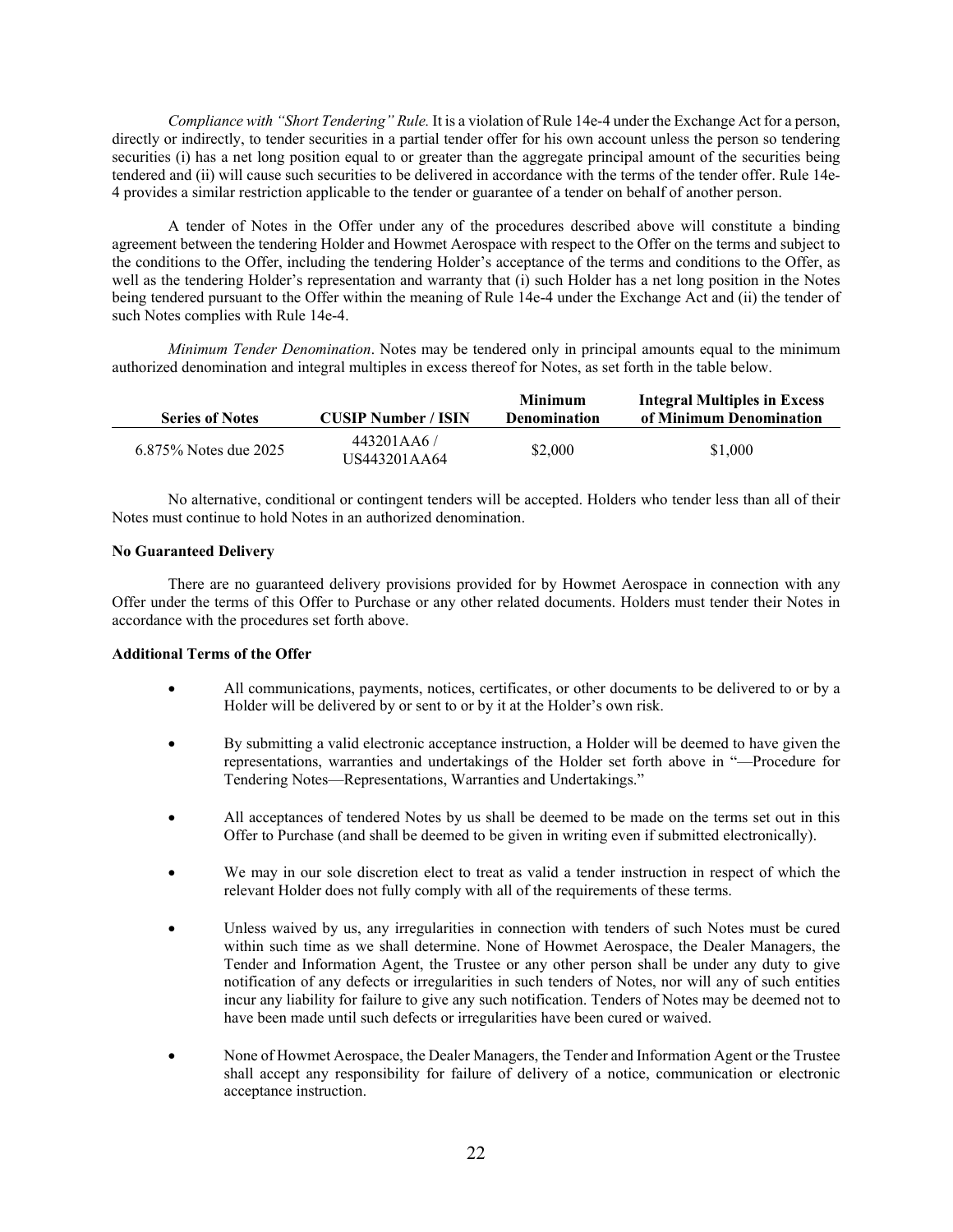- Any rights or claims which a Holder may have against us in respect of any tendered Notes or the Offer shall be extinguished or otherwise released upon the payment to such Holder of the consideration for the tendered Notes and any accrued interest, as determined pursuant to the terms of the Offer, for such Notes.
- Without limiting the manner in which we may choose to make any public announcement, we shall have no obligation to publish, advertise or otherwise communicate any such public announcement other than by issuing a press release or giving notice to the Tender and Information Agent and the Dealer Managers.
- There are no appraisal or similar statutory rights available to the Holders in connection with the Offer.
- The contract constituted by our acceptance for purchase in accordance with the terms of this Offer to Purchase of all Notes validly tendered and not validly withdrawn (or defectively tendered, if such defect has been waived by us) shall be governed by and construed in accordance with the laws of the State of New York.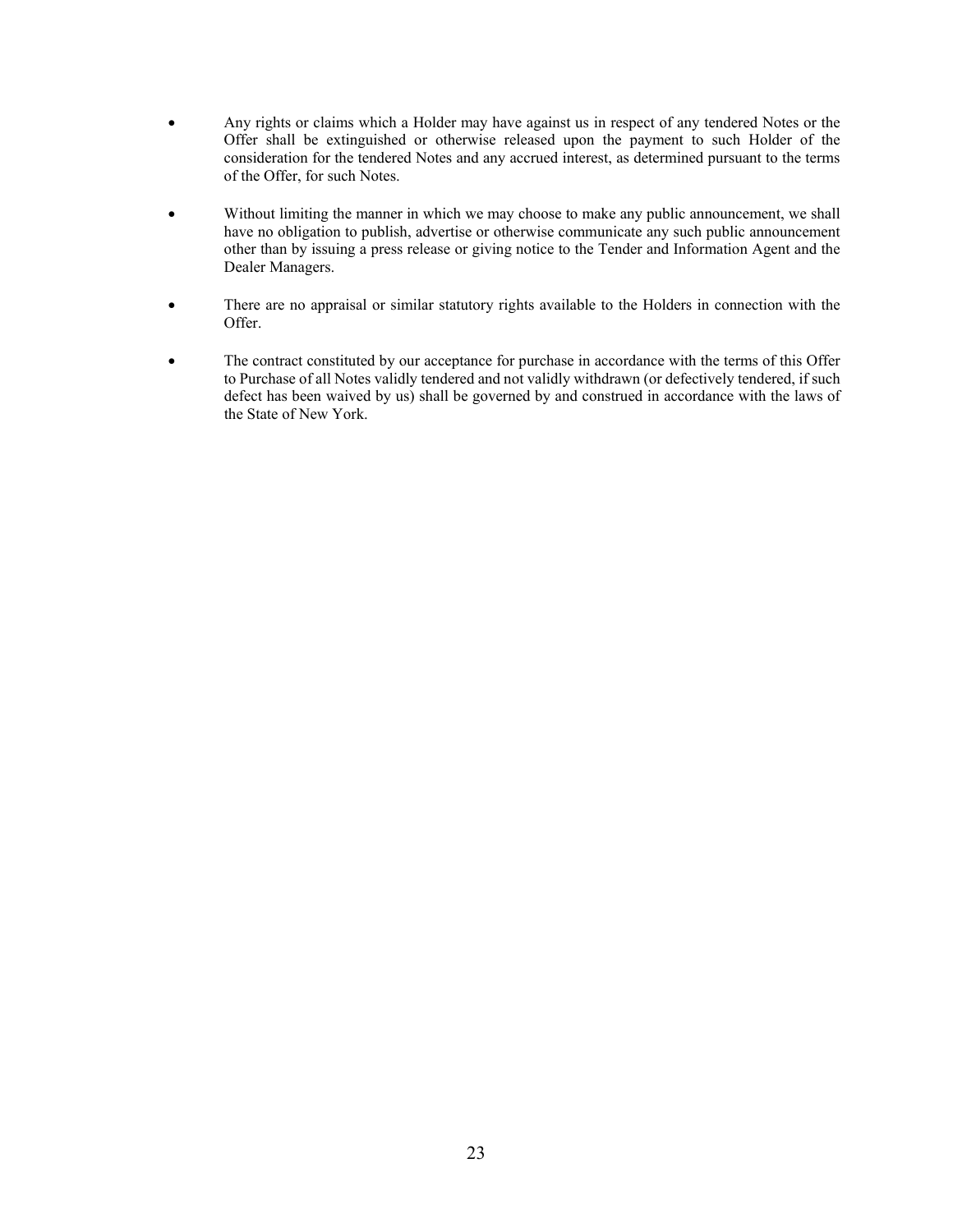## **CONSEQUENCES TO NON-TENDERING AND TENDERING HOLDERS**

## <span id="page-27-0"></span>**Market and Trading Information**

The Notes are not listed on any national or regional securities exchange. Prices and trading volumes of the Notes can be difficult to monitor. Holders are urged to obtain current information with respect to market prices for the Notes. To the extent that Notes are purchased pursuant to the Offer, the trading markets for the Notes that remain outstanding may become limited. A debt security with a smaller outstanding principal amount available for trading (a smaller "*float*") may command a lower price than would a comparable debt security with a greater float.

Therefore, the market prices for the Notes not purchased may be affected adversely to the extent the amount of Notes purchased pursuant to the Offer reduces the float of the Notes. The reduced float may also tend to make the trading prices more volatile. There can be no assurance that active trading markets will exist for the Notes following the consummation of the Offer. The extent of the trading markets for the Notes following consummation of the Offer would depend on the number of Holders that remain at such time, the interest in maintaining markets in the Notes on the part of securities firms and other factors.

#### **Effect of the Offer on Holders of Notes Tendered and Accepted in the Offer**

If your Notes are validly tendered and not validly withdrawn and accepted for purchase, you will be giving up all of your rights as a Holder of those Notes, including, without limitation, your right to future interest or cash distributions and principal payments with respect to such Notes.

## **OTHER PURCHASES OF NOTES**

<span id="page-27-1"></span>Following consummation or termination of the Offer, Howmet Aerospace and/or its affiliates reserve the right to purchase additional Notes or notes that are not subject to the Offer from time to time otherwise than pursuant to the Offer through open market purchases, privately negotiated transactions, one or more additional tender offers, exchange offers or otherwise, on such terms and at such prices as they may determine, which may be more or less than the prices to be paid pursuant to the Offer and may be for cash or other consideration. In addition, Howmet Aerospace may redeem additional Notes or notes that are not subject to the Offer that remain outstanding following the Offer as permitted by the indenture relating to the Notes or any other indenture under which other notes were issued, as applicable. Any future purchases or redemptions by Howmet Aerospace and/or its affiliates will depend on various factors existing at that time. There can be no assurance as to which, if any, of these alternatives (or combinations thereof) Howmet Aerospace and/or its affiliates may choose to pursue in the future. The effect of any of these actions may directly or indirectly affect the price of any Notes that remain outstanding after the consummation of the Offer.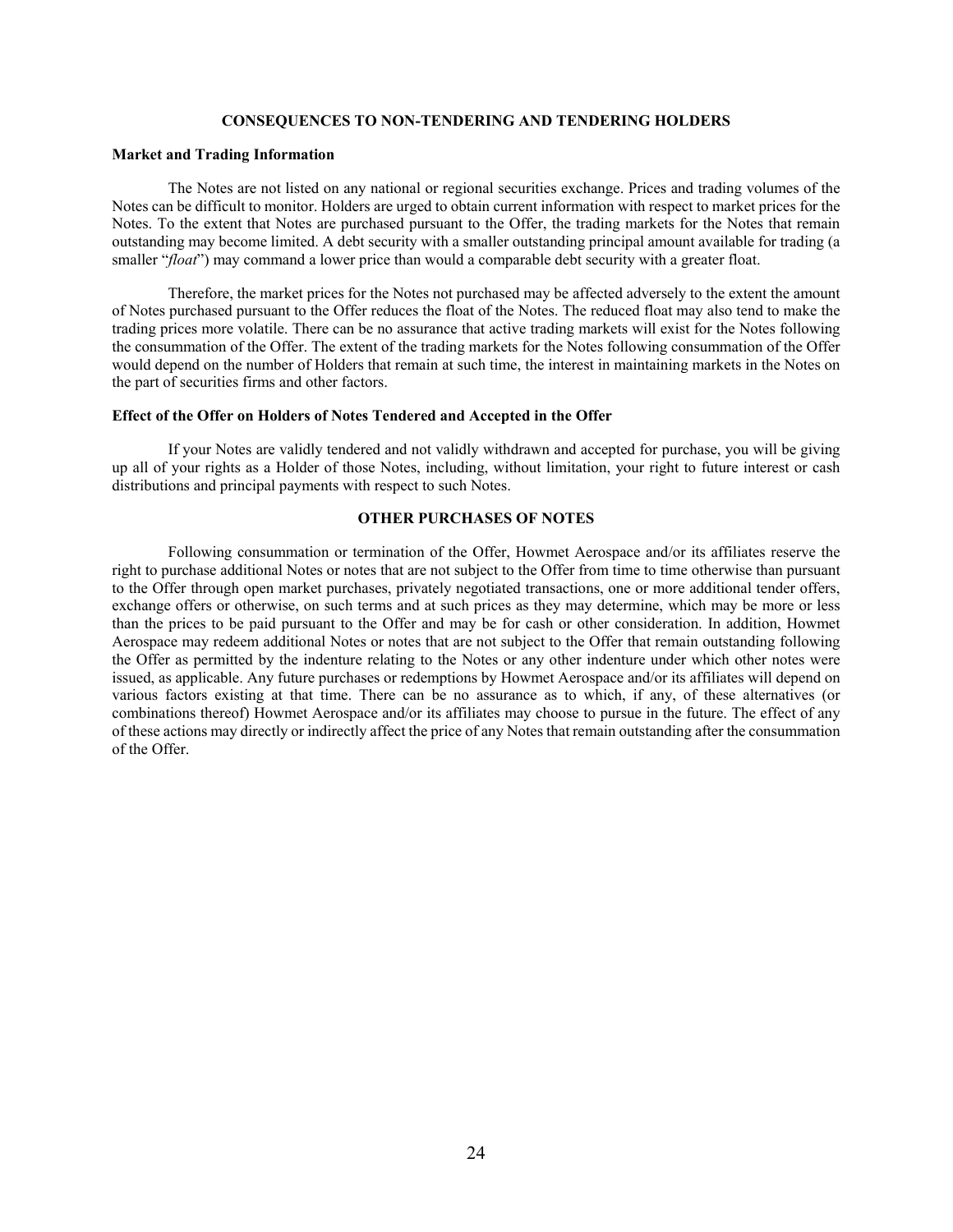## **CERTAIN U.S. FEDERAL INCOME TAX CONSIDERATIONS**

<span id="page-28-0"></span>The following is a summary of certain U.S. federal income tax consequences of the Offers that may be relevant to a beneficial owner of Notes that is a citizen or resident of the United States or a domestic corporation or otherwise subject to U.S. federal income tax on a net income basis in respect of the Notes (a "*U.S. Holder*"), or in certain cases to a beneficial owner of Notes that is not a U.S. Holder (a "*Non-U.S. Holder*"). The summary is based on laws, regulations, rulings and decisions now in effect, all of which are subject to change. The discussion does not deal with special classes of Holders, such as dealers in securities or currencies, banks, financial institutions, insurance companies, tax-exempt organizations, partnerships and the partners therein, nonresident alien individuals present in the United States for 183 days or more during the taxable year, persons holding Notes as a position in a "straddle" or conversion transaction, or as part of a "synthetic security" or other integrated financial transaction or persons that have a functional currency other than the U.S. dollar. This discussion assumes that the Notes are held as "capital assets" within the meaning of Section 1221 of the Internal Revenue Code of 1986, as amended (the "*Code*").

The Company has not sought any ruling from the Internal Revenue Service (the "*IRS*") with respect to the statements made and the conclusions reached in this discussion, and there can be no assurance that the IRS will agree with these statements and conclusions. In addition, the discussion does not address the alternative minimum tax, the Medicare tax on net investment income, the special timing rules prescribed under section 451(b) of the Code or other aspects of U.S. federal income or state and local taxation that may be relevant to a Holder. Accordingly, each Holder should consult its own tax advisor with regard to the Offers and the application of U.S. federal income tax laws, as well as the laws of any state, local or foreign taxing jurisdictions, to its particular situation.

#### **Sales of Notes by U.S. Holders Pursuant to the Offers**

Sales of Notes by U.S. Holders pursuant to the Offers will be taxable transactions for U.S. federal income tax purposes. Subject to the discussion of the market discount rules set forth below, a U.S. Holder selling Notes pursuant to the Offers will recognize capital gain or loss in an amount equal to the difference between the amount of cash received (including, subject to the discussion below, the Early Tender Premium but not including amounts received attributable to accrued interest, which will be taxed as ordinary interest income to the extent the U.S. Holder has not been previously included such interest in income) and the U.S. Holder's adjusted tax basis in the Notes sold at the time of sale. A U.S. Holder's adjusted tax basis in a Note generally will equal the amount paid therefor, increased by the amount of any original issue discount or market discount previously taken into account by the U.S. Holder and reduced (but not below zero) by the amount of any amortizable bond premium previously amortized by the U.S. Holder with respect to the Notes. Any gain or loss will be long-term capital gain or loss if the U.S. Holder's holding period for the Notes on the date of sale was more than one year.

In general, if a U.S. Holder acquired the Notes with market discount, any gain realized by a U.S. Holder on the sale of the Notes will be treated as ordinary income to the extent of the portion of the market discount that has accrued while the Notes were held by the U.S. Holder, unless the U.S. Holder has elected to include market discount in income currently as it accrues. A Note generally will be considered to have been acquired with market discount if its principal amount exceeds its tax basis in the hands of a U.S. Holder immediately after its acquisition by such U.S. Holder, unless a statutorily defined de minimis exception applies.

A non-corporate U.S. Holder whose Notes are tendered and accepted for payment pursuant to the Offers may be subject to certain information reporting requirements with respect to any amounts received pursuant to the Offers (including amounts received with respect to accrued interest). In addition, a U.S. Holder who sells its Notes pursuant to the Offers may be subject to backup withholding unless the U.S. Holder (i) is a corporation or comes within certain other exempt categories and demonstrates this fact, or (ii) provides a correct taxpayer identification number, certifies as to no loss of exemption from backup withholding and otherwise complies with applicable requirements of the backup withholding rules. The amount of any backup withholding from an Offer will be allowed as a credit against the U.S. Holder's federal income tax liability and may entitle the U.S. Holder to a refund, provided that the required information is timely furnished to the IRS.

## **Non-Tendering U.S. Holders**

The tax treatment of a non-tendering U.S. Holder following the adoption of the Proposed Amendments will depend upon whether the modification of the debt instruments results in a "deemed" exchange for U.S. federal income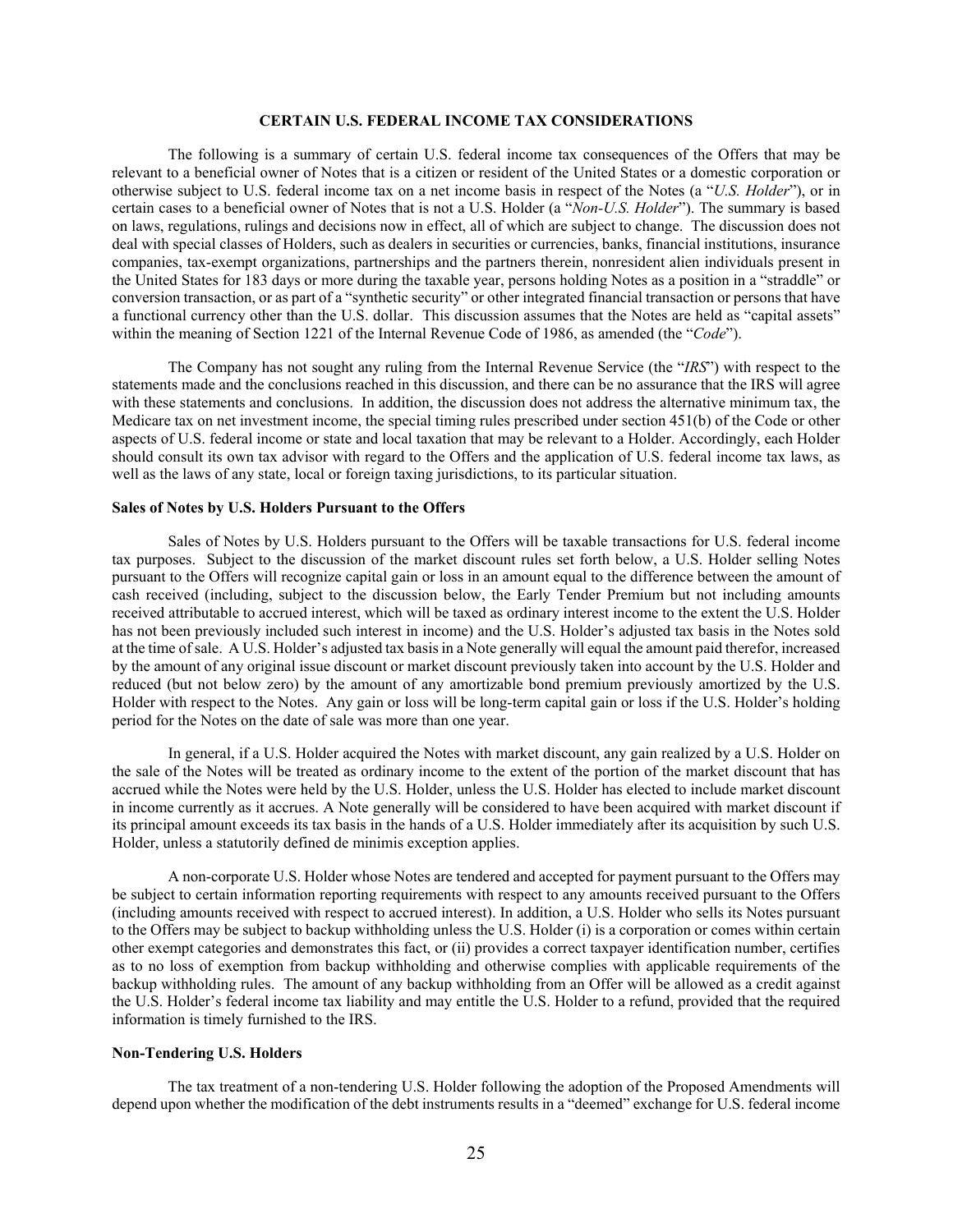or withholding tax purposes. Under general principles of federal income tax law, the modification of a debt instrument creates a deemed exchange upon which gain or loss is realized if the modified debt instrument differs materially either in kind or in extent from the original debt instrument (a "significant modification"). A modification of a debt instrument that is not a significant modification does not create a deemed exchange. Under applicable regulations, the modification of a debt instrument is a significant modification if, based on all the facts and circumstances and taking into account all modifications of the debt instrument collectively (other than modifications which are subject to special rules), the legal rights or obligations that are altered and the degree to which they are altered are "economically significant." The applicable regulations provide that a modification that adds, deletes or alters customary accounting or financial covenants is not a significant modification.

In the case of a U.S. Holder who does not tender its notes pursuant to the Offer, the adoption of the Proposed Amendments should not cause a deemed exchange of the Note because the Proposed Amendments should not constitute a significant modification to the terms of the notes for U.S. federal income tax purposes. Accordingly, a U.S. Holder who does not tender its Notes pursuant to the Offer should not recognize any gain or loss, for U.S. federal income tax purposes, upon the adoption of the Proposed Amendments and should have the same adjusted tax basis and holding period in the Notes after the adoption of the Proposed Amendments that the U.S. Holder had in the Notes immediately before the adoption.

#### **Non-U.S. Holders**

A Non-U.S. Holder will not be subject to U.S. federal income or withholding tax on the proceeds from the Offers, including the Early Tender Premium and amounts treated as accrued interest, provided that such Non-U.S. Holder (a) does not actually or constructively own 10 percent or more of the combined voting power of all classes of Howmet Aerospace's stock and is not a controlled foreign corporation related to Howmet Aerospace through stock ownership, and (b) has provided a properly completed form W-8BEN or W-8BEN-E or other IRS Form W-8, signed under penalties of perjury, establishing its status as a Non-U.S. Holder (or satisfies certain documentary evidence requirements for establishing that it is a Non-U.S. Holder). IRS forms may be obtained from DTC or at the IRS website at [www.irs.gov.](http://www.irs.gov/) If you provide an incorrect TIN, you may be subject to penalties imposed by the IRS.

In general, information reporting and backup withholding will not apply to the sale of Notes by a Non-U.S. Holder pursuant to the Offers, provided that the Non-U.S. Holder has provided the applicable withholding agent with the required documentation that it is not a U.S. person (for example, IRS Form W-8BEN or W-8BEN-E). However, information returns are required to be filed with the IRS in connection with any interest paid to the Non-U.S. Holder, regardless of whether any tax was actually withheld. Copies of information returns that are filed with the IRS may also be made available under the provisions of an applicable treaty or agreement to the tax authorities of the country in which the Non-U.S. Holder resides or is established.

### **Early Tender Premium**

The U.S. federal income tax treatment of the Early Tender Premium is unclear. Howmet Aerospace intends to treat the payment as part of the cash consideration received by a Holder in exchange for the Holder's Note. Such amount should therefore be treated as sales proceeds, as discussed above. It is possible, however, that the IRS may take the position that the payment is not part of the cash consideration received by a Holder in exchange for the Holder's Note but rather a separate fee or additional interest on the Notes, taxable as ordinary income (rather than as sale proceeds). Holders should consult their own tax advisors regarding the U.S. federal income tax treatment of the Early Tender Premium.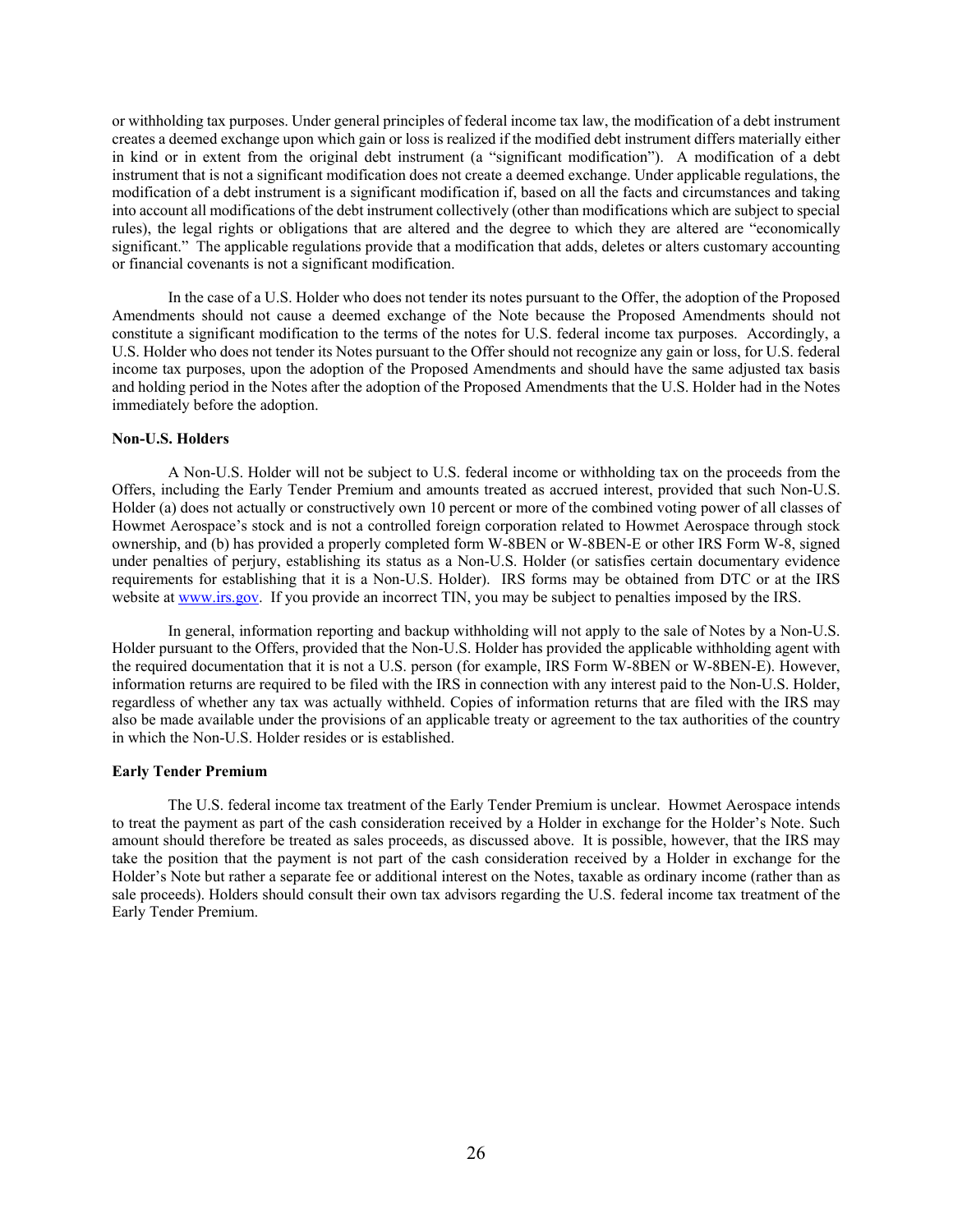## **CERTAIN ERISA CONSIDERATIONS**

<span id="page-30-0"></span>The Employee Retirement Income Security Act of 1974, as amended ("*ERISA*"), and Section 4975 of the Code, prohibit certain transactions ("*prohibited transactions*") involving the assets of (i) an employee benefit plan that is subject to the prohibited transaction provisions of Title I of ERISA or Section 4975 of the Code (including individual retirement accounts, health savings accounts, and other plans and arrangements described in Section 4975(e)(1) of the Code) and (ii) entities whose underlying assets are considered to include "*plan assets*" of any such plan, account or arrangement (each of the foregoing described in clauses (i) and (ii) being referred to herein as a "*Plan*") and certain persons who are "*parties in interest*" (within the meaning of ERISA) or "*disqualified persons*" (within the meaning of the Code) with respect to the Plan.

Howmet Aerospace, the Dealer Managers, the Tender and Information Agent, and certain of their respective affiliates may be considered a "*party in interest*" or a "*disqualified person*" with respect to many Plans, and, accordingly, prohibited transactions may arise if Notes are tendered by or on behalf of a Plan unless the Notes are tendered pursuant to an available exemption, of which there are many. In this regard the U.S. Department of Labor (the "*DOL*") has issued prohibited transaction class exemptions that may apply to the tendering of the Notes. These exemptions include transactions effected on behalf of a Plan by a "*qualified professional asset manager*" (prohibited transaction exemption 84-14 and amendments 75 Fed. Reg. 38837-02 (July 6, 2010)) or an "*in-house asset manager*" (prohibited transaction exemption 96-23), transactions involving insurance company general accounts (prohibited transaction exemption 95-60), transactions involving insurance company pooled separate accounts (prohibited transaction exemption 90-1), and transactions involving bank collective investment funds (prohibited transaction exemption 91-38). In addition, Section 408(b)(17) of ERISA and Section 4975(d)(20) of the Code provide relief from the prohibited transaction provisions of ERISA and Section 4975 of the Code for certain transactions, provided that neither the issuer of the securities nor any of its affiliates (directly or indirectly) have or exercise any discretionary authority or control or render any investment advice with respect to the assets of any Plan involved in the transaction and provided further that the Plan receives no less and pays no more than "*adequate consideration*" (within the meaning of Section 408(b)(17) of ERISA and Section 4975(f)(10) of the Code). There can be no assurance that all of the conditions of any such exemptions will be satisfied or that any of such exemptions will be available with respect to transactions involving the Notes.

Governmental plans, certain church plans and non-U.S. plans may not be subject to the prohibited transaction provisions of ERISA or the Code but may be subject to similar laws ("*Similar Laws*"). Fiduciaries of any such plans should consult with counsel regarding consequences under any applicable Similar Laws before the Notes are tendered.

Because of the foregoing, the person making the decision on behalf of a Plan or a governmental, church or non-U.S. plan will be deemed, by tendering the Notes, to represent on behalf of itself and such Plan or plan that the tendering of the Notes will not constitute or result in a non-exempt prohibited transaction under Section 406 of ERISA or Section 4975 of the Code or violate any applicable Similar Law.

In addition, fiduciaries of any Plan should consider the fiduciary standards of ERISA in the context of the Plan's particular circumstances before deciding to tender the Notes. Among other factors, the fiduciary should consider whether tendering of the Notes would satisfy the prudence and diversification requirements of ERISA and would be consistent with the documents and instruments governing the Plan.

The foregoing discussion is general in nature and is not intended to be all inclusive, and neither this discussion nor anything in this Offer to Purchase is or is intended to be investment advice directed any Holder of the Notes that is a Plan or plan subject to Similar Law, or at such Holders generally. Due to the complexity of these rules and the penalties that may be imposed upon persons involved in non-exempt prohibited transactions, it is particularly important that fiduciaries, or other persons considering the tendering or continued holding of the Notes on behalf of, or with the assets of, any Plan, consult with their counsel regarding the potential applicability of ERISA, Section 4975 of the Code and any Similar Laws to such decision and whether an exemption would be applicable to the tendering of the Notes.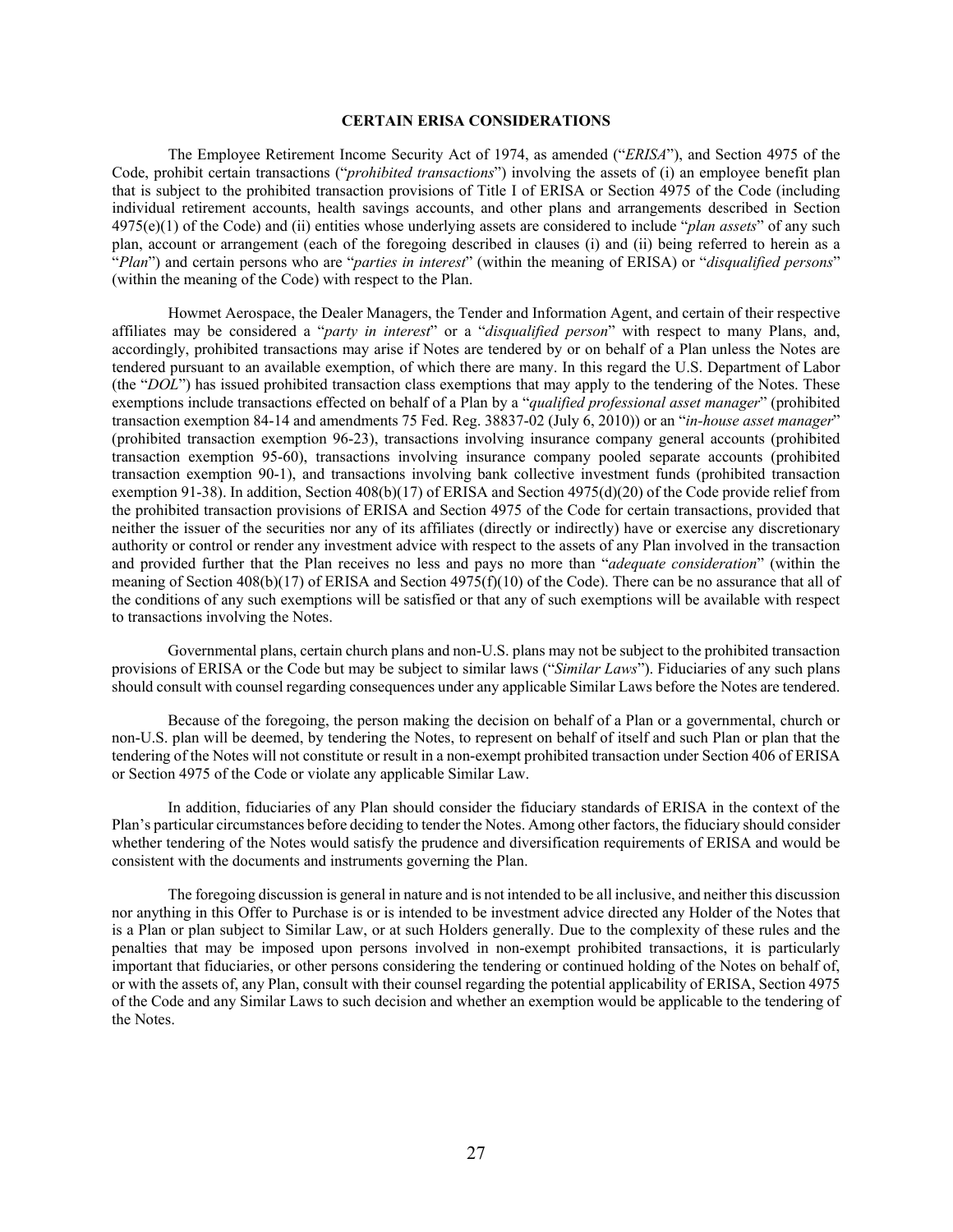## **DEALER MANAGERS AND TENDER AND INFORMATION AGENT**

<span id="page-31-0"></span>Howmet Aerospace has retained J.P. Morgan Securities LLC, Citigroup Global Markets Inc. and BMO Capital Markets Corp. to act as the Lead Dealer Managers (the "*Lead Dealer Managers*" and, together with any codealer managers that Howmet Aerospace may appoint, the "*Dealer Managers*") and Global Bondholder Services Corporation to act as the information agent and the tender agent (in such capacity, the "*Tender and Information Agent*") in connection with the Offer. Howmet Aerospace has agreed to pay the Dealer Managers and the Tender and Information Agent customary fees for their services in connection with the Offer. Howmet Aerospace has also agreed to reimburse the Dealer Managers and the Tender and Information Agent for their reasonable and documented fees and expenses (including all reasonable and documented fees and disbursements of legal counsel to the Dealer Managers) and to indemnify them against certain liabilities, including liabilities under Federal securities laws.

At any given time, the Dealer Managers or their respective affiliates may make markets in the Notes or other securities of Howmet Aerospace or otherwise trade in the Notes or other securities of Howmet Aerospace for their own accounts or for the account of customers, and accordingly, may hold long or short positions in the Notes or such other securities. In addition, the Dealer Managers or their respective affiliates may tender Notes into the Offer for their own accounts.

The Dealer Managers or their respective affiliates have provided in the past, and currently provide, other investment banking, commercial banking and financial advisory services to Howmet Aerospace and its affiliates. The Dealer Managers or their respective affiliates may continue to provide various investment banking, commercial banking and financial advisory services to Howmet Aerospace and its affiliates, for which they would receive customary compensation. In that regard, all of the Dealer Managers are acting as an underwriters in the Debt Financing.

**NONE OF HOWMET AEROSPACE, THE TENDER AND INFORMATION AGENT, THE DEALER MANAGERS OR THE TRUSTEE (EACH AS DEFINED HEREIN) (NOR ANY OF THEIR RESPECTIVE DIRECTORS, OFFICERS, EMPLOYEES OR AFFILIATES) MAKES ANY RECOMMENDATION AS TO WHETHER HOLDERS SHOULD TENDER THEIR NOTES PURSUANT TO THE OFFER, AND NO ONE HAS BEEN AUTHORIZED BY ANY OF THEM TO MAKE SUCH A RECOMMENDATION. HOLDERS MUST MAKE THEIR OWN DECISIONS AS TO WHETHER TO TENDER THEIR NOTES, AND, IF SO, THE PRINCIPAL AMOUNT OF NOTES TO TENDER.**

Neither the Dealer Managers nor the Tender and Information Agent assumes any responsibility for the accuracy or completeness of the information concerning Howmet Aerospace or its affiliates or the Notes contained or incorporated by reference in this Offer to Purchase or for any failure by Howmet Aerospace to disclose events that may have occurred and may affect the significance or accuracy of such information.